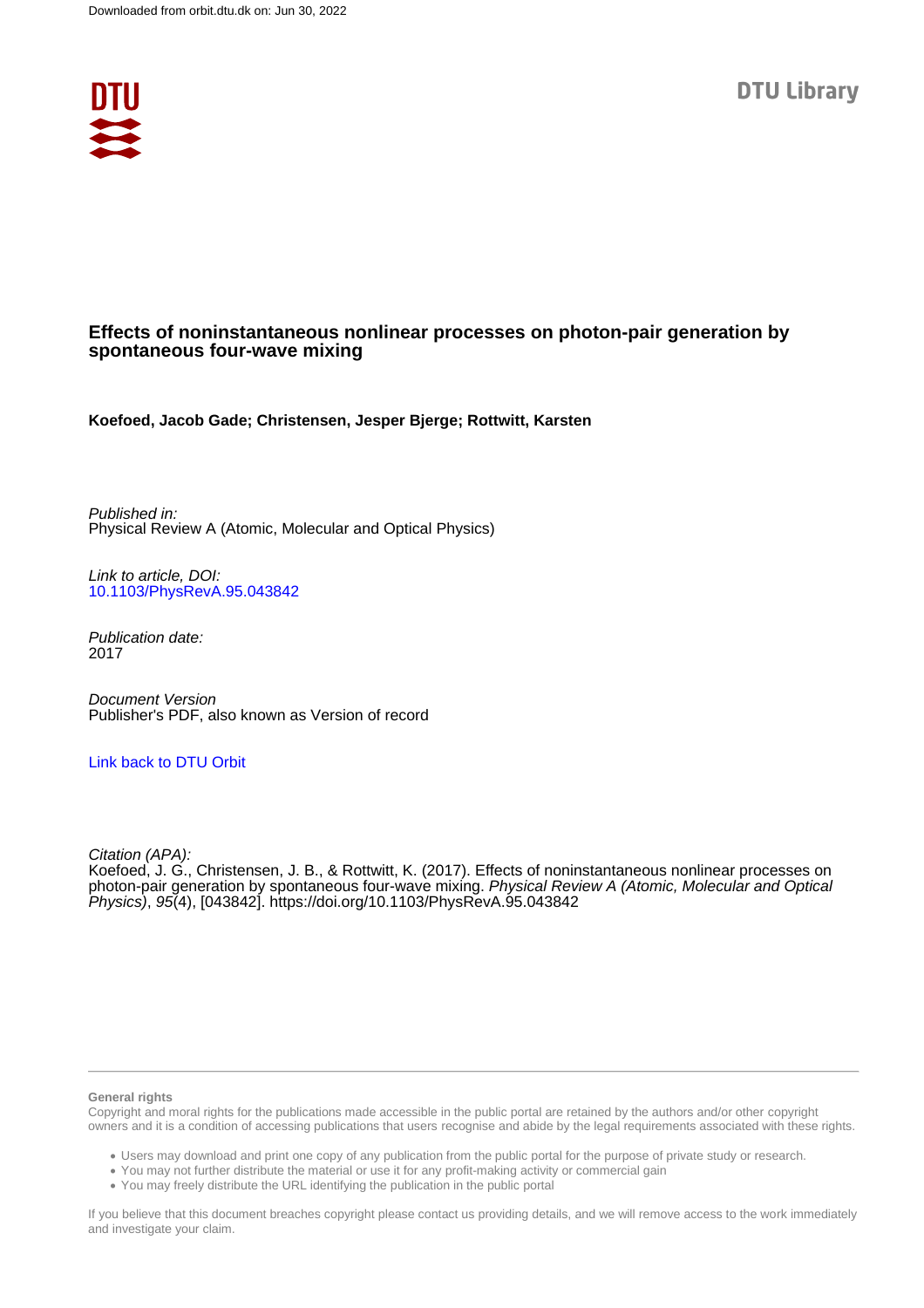# **Effects of noninstantaneous nonlinear processes on photon-pair generation by spontaneous four-wave mixing**

Jacob G. Koefoed,\* Jesper B. Christensen, and Karsten Rottwitt

*Department of Photonics Engineering, Technical University of Denmark, 2800 Kongens Lyngby, Denmark*

(Received 7 March 2017; published 27 April 2017)

We present a general model, based on a Hamiltonian approach, for the joint quantum state of photon pairs generated through pulsed spontaneous four-wave mixing, including nonlinear phase modulation and a finite material response time. For the case of a silica fiber, it is found that the pair-production rate depends weakly on the waveguide temperature, due to higher-order Raman scattering events, and more strongly on pump-pair frequency detuning. From the analytical model, a numerical scheme is derived, based on the well-known split-step method. This scheme allows computation of joint states where nontrivial effects are included, such as groupvelocity dispersion and Raman scattering. In this work, the numerical model is used to study the impact of the noninstantaneous response on the prefiltering purity of heralded single photons. We find that for pump pulses shorter than 1 ps, a significant detuning-dependent change in quantum-mechanical purity may be observed in silica. This shows that Raman scattering not only introduces noise, but can also drastically change the spectral correlations in photon pairs when pumped with short pulses.

## DOI: [10.1103/PhysRevA.95.043842](https://doi.org/10.1103/PhysRevA.95.043842)

# **I. INTRODUCTION**

Preparation and distribution of single-photon states is vital to many emerging quantum technologies such as quantum communication  $[1-3]$ , quantum cryptography  $[4,5]$ , and linear optical quantum computation [\[6,7\]](#page-11-0). A promising way to prepare single photons is by nonlinear optical processes that generate photon pairs such as spontaneous parametric downconversion  $[8-10]$  or spontaneous four-wave mixing (SFWM) in, e.g., dispersion-shifted fibers [\[11\]](#page-12-0), photonic crystal fibers  $[12–14]$ , or silicon waveguides  $[15,16]$ . Even though such nonlinear pair-production processes are inherently probabilistic, this can in many cases be compensated for by *heralding* [\[17,18\]](#page-12-0), whereby detection of one photon in the pair implies the existence of the other. If reliable photon production is required, near-deterministic behavior can in principle be achieved by multiplexing of such heralded probabilistic sources [\[19–21\]](#page-12-0),

Spontaneous-four-wave-mixing processes possess a large number of tunable parameters, allowing great flexibility in the choice of single-photon wavelengths as well as the temporal and spectral properties of generated photon pairs [\[22\]](#page-12-0). Importantly, this allows single photons to be generated at communication wavelengths and in fiber, compatible with conventional communication systems [\[23\]](#page-12-0). This results in small losses, which is ideal for quantum communication purposes. The flexible nature of SFWM can also be used to generate heralded single photons with a high quantummechanical purity [\[24\]](#page-12-0), without the use of extensive filtering [\[25–27\]](#page-12-0). This property is crucial for applications in linear optical quantum computing based on photon interference [\[28\]](#page-12-0), which relies on photon indistinguishability [\[29,30\]](#page-12-0). The use of nondegenerate pulsed pumps offers even greater flexibility and has been proposed for generating photons of very high prefiltering purity [\[31\]](#page-12-0).

It is well known that spontaneous Raman scattering (SRS) represents a significant noise source in many experimental realizations of photon-pair generation through SFWM [\[32\]](#page-12-0). For this reason there have been several studies, using the Heisenberg picture, considering the impact of Raman noise on photon statistics for a continuous or narrowband pump and narrow spectral filtering in the context of SFWM [33-37]. However, pulsed pumping is of significant practical interest, due to better noise performance [\[38\]](#page-12-0) and the ability to multiplex several sources [\[21\]](#page-12-0). Additionally, most schemes for producing unfiltered pure heralded photons rely critically on the use of broadband pumps [\[22,24\]](#page-12-0). In the case of photonic crystal fibers, which has been one of the primary platforms for demonstration of pure single-photon generation [\[14,39\]](#page-12-0), it is desirable to use short pump pulses and shorter fiber lengths to reduce the impact of fabrication imperfections along the fiber length [\[40,41\]](#page-12-0). However, little attention has been devoted to study the impact on temporal and spectral correlations of generated photon pairs under a noninstantaneous nonlinear material response, which may become important for short pump pulses.

In this work, we adopt an interaction picture formalism to study the impact of photon-phonon interactions on the spectral and temporal joint state of photon pairs generated through SFWM. We present a general analytic pulsed-source model, including a noninstantaneous nonlinear response as well as nonlinear phase modulation. We use the model to characterize source performance by investigating the prefiltering photon statistics and two-photon joint amplitude. We also present a numerical split-step scheme for efficiently computing the joint state. The numerical model provides a strong and versatile tool for simulation of realistic systems, incorporating all the effects of interest that cannot simultaneously be included in analytical models, such as nonlinear phase modulation, higherorder dispersion, and Raman scattering. The numerical model is easily generalized to include additional effects that may be desired, as well as to nondegenerate pulsed setups.

## **II. THEORY**

We consider a SFWM process in which a pump field, denoted by the subscript *p*, propagates through a  $\chi^{(3)}$ -nonlinear medium. In the nonlinear SFWM process, two pump photons

2469-9926/2017/95(4)/043842(12) 043842-1 ©2017 American Physical Society

<sup>\*</sup>jgko@fotonik.dtu.dk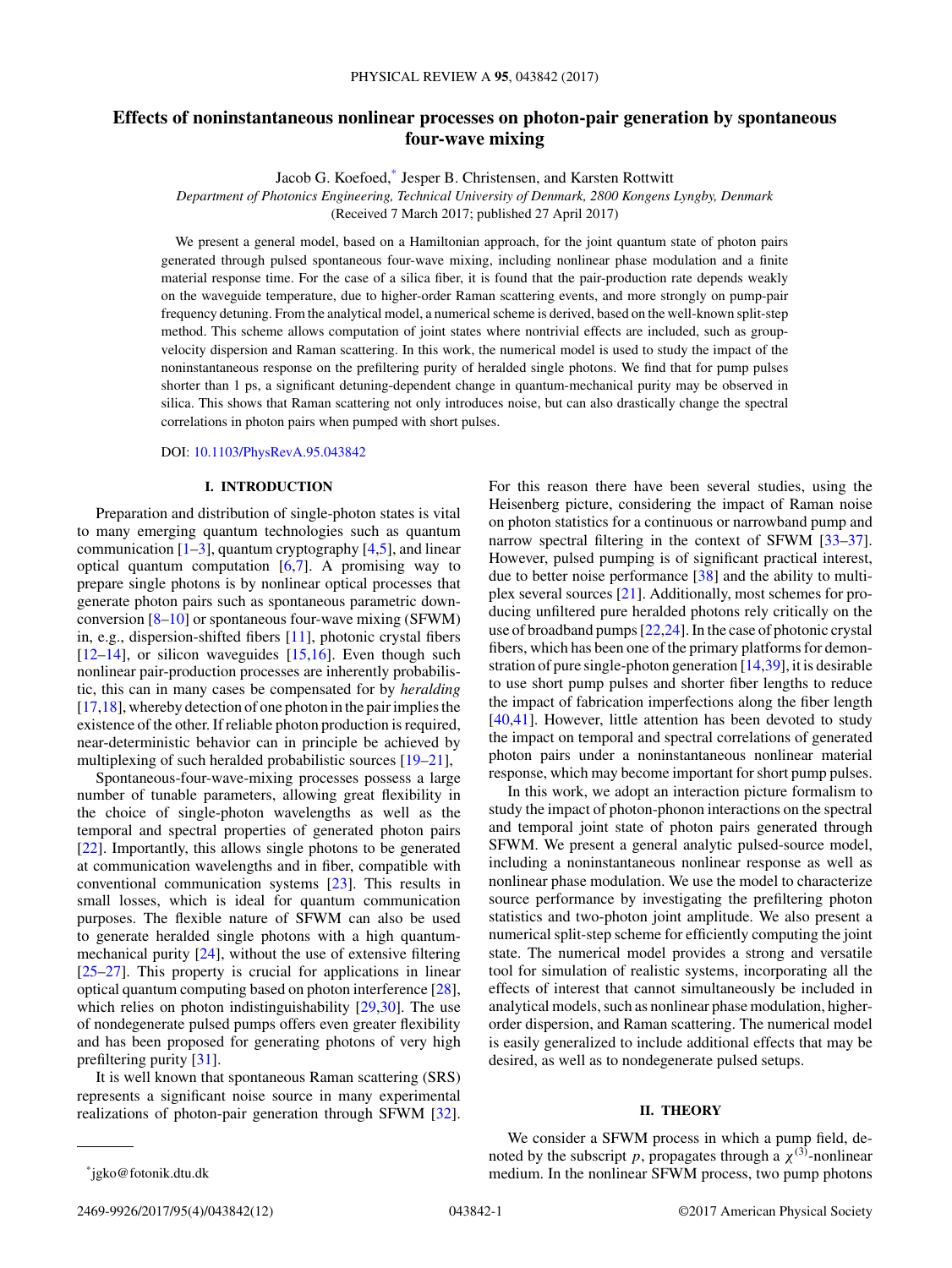<span id="page-2-0"></span>may then be spontaneously annihilated to create a signal (*s*) and an idler (*r*) photon. The central frequencies  $\omega_{s0}$  and  $\omega_{r0}$ of the created photon pair are determined by energy and momentum conservation such that

$$
2\omega_{p0} - \omega_{s0} - \omega_{r0} = 0, \qquad (1a)
$$

$$
2\beta_{p0} - \beta_{s0} - \beta_{r0} = 0, \tag{1b}
$$

where  $\beta_{j0}$  for  $j = p,s,r$  is the propagation constant at the central frequency  $\omega_{i0}$ . Due to nonlinear phase modulation, which is included in this analysis, the central frequencies of the generated field are slightly different from  $\omega_{s0}$  and  $\omega_{r0}$ . The pump field is decomposed as

$$
\mathbf{E}_p = \frac{1}{2} \mathbf{e} F(x, y) \sqrt{\frac{2}{n_p \epsilon_0 c}} \Big[ A_p(z, t) e^{i(\beta_{p0} z - \omega_{p0} t)} + \text{c.c.} \Big]. \tag{2}
$$

Here  $F(x, y)$  describes the mode profile, normalized such that the integral of  $|F(x, y)|^2$  is unity over the waveguide cross section and  $n_p = n(\omega_{p0})$  is the refractive index at the pump wavelength. In this normalization,  $|A_p|^2$  represents optical power. The signal and idler fields are quantized in the following way:

$$
\hat{\mathbf{E}}_{j}(z,t) = \frac{1}{2} \mathbf{e} F(x,y) e^{i(\beta_{j0}z - \omega_{j0}t)} \frac{1}{2\pi}
$$
\n
$$
\times \int d\omega \sqrt{\frac{2\hbar(\omega_{j0} + \omega)}{n(\omega_{j0} + \omega)\epsilon_{0}c}} \hat{a}_{j}(z,\omega) e^{-i\omega t} + \text{H.c.},
$$
\n(3)

where  $j = s, r$  and  $\hat{a}_j(z, \omega)$   $[\hat{a}_j^{\dagger}(z, \omega)]$  is the annihilation (creation) operator for field *j* at the frequency  $\omega$ , which is relative to the central frequency of the field. We have assumed that all fields are in the same spatial mode in the waveguide, although the theory could be easily extended to multiple spatial modes. If the field is spectrally narrow compared to the central frequency  $\omega_{j0}$ , that is,  $|\omega| \ll \omega_{j0}$  for the frequency range of interest, the prefactor on the field operator inside the integral is approximately constant such that

$$
\hat{\mathbf{E}}_j(z,t) = \frac{1}{2} \mathbf{e} F(x,y) e^{i(\beta_{j0}z - \omega_{j0}t)} \sqrt{\frac{2\hbar \omega_{j0}}{n_j \epsilon_0 c}} \hat{a}_j(z,t) + \text{H.c.} \quad (4)
$$

for  $j = s,r$ , where  $\hat{a}_i(z,t)$  is the field operator for field *j*, which is the inverse Fourier transform of the annihilation operator. The operator fields satisfy the equal position commutation relations

$$
[\hat{a}_i(z,t), \hat{a}_j^{\dagger}(z,t')] = \delta_{ij}\delta(t-t'), \quad i, j = s, r \tag{5a}
$$

$$
[\hat{a}_i(z,t), \hat{a}_j(z,t')] = 0, \quad i, j = s, r.
$$
 (5b)

We describe the system by the following interaction Hamiltonian governing spatial evolution, derived in Appendix [A:](#page-8-0)

$$
\hat{H}_{int}(z) = \sqrt{\gamma_s \gamma_r} \int_{-\infty}^{\infty} dt_1 \int_{-\infty}^{\infty} dt_2 \mathcal{R}(t_1 - t_2)
$$
\n
$$
\times A_p(z, t_1) A_p(z, t_2) \hat{a}_s^{\dagger}(z, t_1) \hat{a}_r^{\dagger}(z, t_2) e^{-i\Omega(t_1 - t_2)}
$$
\n
$$
+ \int_{-\infty}^{\infty} dt A_p(z, t) \hat{m}(z, t)
$$
\n
$$
\times [\sqrt{\gamma_s} \hat{a}_s^{\dagger}(z, t) e^{-i\Omega t} + \sqrt{\gamma_r} \hat{a}_r^{\dagger}(z, t) e^{i\Omega t}] + \text{H.c. (6)}
$$

Here *L* is the waveguide length,  $\hat{m}(z,t)$  is a noise operator representing the phonon field,  $\Omega = \omega_{r0} - \omega_{p0} = -(\omega_{s0} - \omega_{p0})$ is the frequency detuning, and  $\gamma_i$  is the nonlinear coefficient, given by Eq.  $(A20)$ . The function  $\mathcal{R}(t)$  governs the temporal separation of creation events and is given by

$$
\mathcal{R}(t) = \frac{1}{2}[R(t) + R(-t)],
$$
\n(7)

where the nonlinear response function

$$
R(t) = (1 - fR)\delta(t) + fRhR(t)
$$
\n(8)

has a fraction  $f_{\rm R}$  from the phononic contribution to the nonlinearity and  $h_R(t)$  is the Raman response. The noise operator  $\hat{m}(z,t)$  describes the coupling to the phononic noise background. The noise operator correlations in the time domain are derived in Appendix [B](#page-10-0) and found to be of the form

$$
\langle \hat{m}(z_1, t_1)\hat{m}(z_2, t_2)\rangle = \delta(z_1 - z_2)\mathcal{F}(t_1 - t_2),\tag{9}
$$

where the function  $\mathcal{F}(t)$  determines the lifetime of phonon excitations. The photon-state after propagation through a waveguide of length *L* can now be expressed through an evolution operator  $\hat{U}$ ,

$$
|\psi(L)\rangle = \hat{U}(0,L)|\text{vac}\rangle = \exp\left(i\int_0^L dz \,\hat{H}_{\text{int}}(z)\right)|\text{vac}\rangle. \tag{10}
$$

We assume in the following that time-ordering corrections [\[42\]](#page-12-0) can be neglected, which is a good approximation in the low-gain regime [\[43\]](#page-12-0), and expand the exponential in a simple Taylor series by keeping all terms where two or fewer signal or idler photons are created or equivalently to first order in the nonlinear phase shift  $\phi_{NL} = \gamma P_p L$ . Suppressing the integral limits for convenience, with the understanding that space integrals are from 0 to *L* and time integrals over all time, this gives the expansion

$$
\hat{U}(0,L) = \mathcal{I} + i\sqrt{\gamma_{s}\gamma_{r}} \iiint dz_{1}dt_{1}dt_{2}\mathcal{R}(t_{1} - t_{2})A_{p}(z_{1},t_{1})A_{p}(z_{1},t_{2})\hat{a}_{s}^{\dagger}(z_{1},t_{1})\hat{a}_{r}^{\dagger}(z_{1},t_{2})e^{-i\Omega(t_{1}-t_{2})}
$$
\n
$$
+ i \iint dz_{1}dt_{1}A_{p}(z_{1},t_{1})\hat{m}(z_{1},t_{1})[\sqrt{\gamma_{s}}\hat{a}_{s}^{\dagger}(z_{1},t_{1})e^{-i\Omega t_{1}} + \sqrt{\gamma_{r}}\hat{a}_{r}^{\dagger}(z_{1},t_{1})e^{i\Omega t_{1}}]
$$
\n
$$
- \frac{1}{2} \iiint dz_{1}dz_{2}dt_{1}dt_{2}A_{p}(z_{1},t_{1})A_{p}(z_{2},t_{2})\hat{m}(z_{1},t_{1})\hat{m}(z_{2},t_{2})[\gamma_{s}\hat{a}_{s}^{\dagger}(z_{1},t_{1})\hat{a}_{s}^{\dagger}(z_{2},t_{2})e^{-i\Omega(t_{1}+t_{2})}
$$
\n
$$
+ \gamma_{r}\hat{a}_{r}^{\dagger}(z_{1},t_{1})\hat{a}_{r}^{\dagger}(z_{2},t_{2})e^{i\Omega(t_{1}+t_{2})} + \sqrt{\gamma_{s}\gamma_{r}}\hat{a}_{s}^{\dagger}(z_{1},t_{1})\hat{a}_{r}^{\dagger}(z_{2},t_{2})e^{-i\Omega(t_{1}-t_{2})}
$$
\n
$$
+ \sqrt{\gamma_{s}\gamma_{r}}\hat{a}_{r}^{\dagger}(z_{1},t_{1})\hat{a}_{s}^{\dagger}(z_{2},t_{2})e^{i\Omega(t_{1}-t_{2})}] + \text{(terms with annihilation operators)} + O(\phi_{NL}^{3/2}). \tag{11}
$$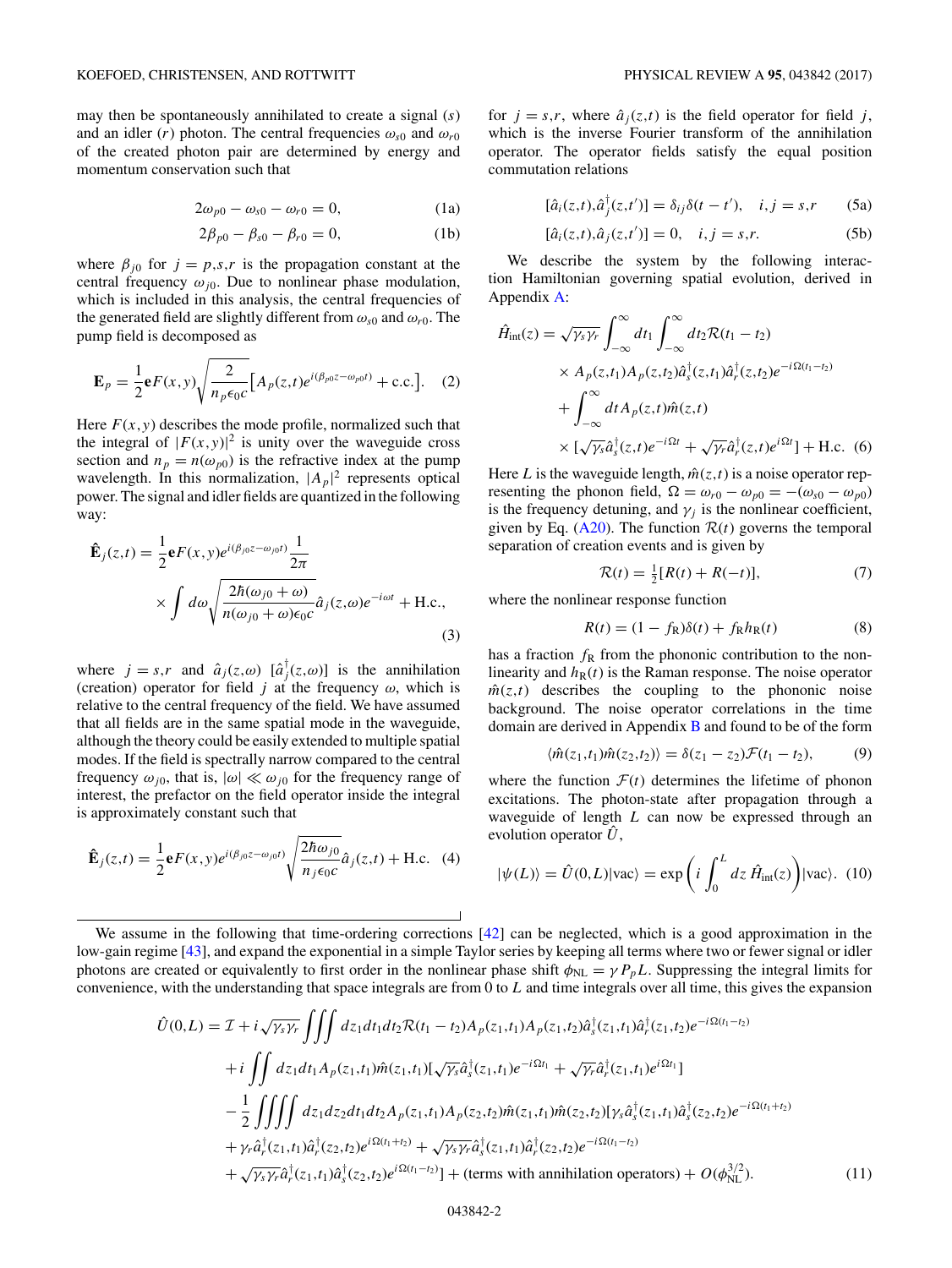<span id="page-3-0"></span>

FIG. 1. Feynman diagrams where wavy lines represent photons and solid lines represent phonon excitations. (a) Stokes scattering where a photon is scattered into a lower-energy photon while creating a phonon. (b) Anti-Stokes scattering where a photon is scattered into a higher-energy photon while absorbing a phonon. (c) Higher-order diagram from the combination of (a) and (b) where a phonon mediates the scattering of two incoming photons into two outgoing photons with one gaining and one losing energy corresponding to the phonon mode.

The first term gives the vacuum state and the second term describes photon pairs produced by time-delayed SFWM. The third term describes single photons generated by SRS through either a Stokes or anti-Stokes scattering process. Feynman diagrams representing such events are shown in Figs.  $1(a)$ and  $1(b)$ .

The remaining terms describe higher-order phonon scattering events, which are combinations of the fundamental Stokes and anti-Stokes diagrams. These include both the trivial (and expected) unconnected combinations, which describe two independent Raman scattering events taking place at different positions in the waveguide. A more interesting higher-order diagram is the one shown in Fig. 1(c) where two incoming photons are scattered on a single-phonon mode (at a single waveguide position). Such events can happen in two ways: In the first way, the first photon creates a (virtual) phonon with a second photon subsequently annihilating it, with probability proportional to  $1 + n_{\text{th}}(\Omega)$ , where  $n_{\text{th}}(\Omega) = [\exp(\hbar \Omega / k_{\text{B}}T - 1]^{-1}]$ is the expected occupation number of phonon states at frequency  $\Omega$ . This is because such an interaction is possible with both the phononic ground states and excited states. In the second way, the first photon annihilates an existing phonon, with a second photon subsequently recreating it, with probability proportional to  $n_{\text{th}}(\Omega)$ , since a thermally excited phonon has to be present prior to this interaction. These events are parametric and photon pairs created in this way are correlated similarly to the regular SFWM pairs and thus they give a contribution to the two-photon state. Independently created Raman photons do not contribute to the joint state since they are completely uncorrelated in their number distribution. In this sense they do not constitute a photon pair.

When neglecting group-velocity dispersion, the pump envelope  $A_p(z,t)$ , which is treated classically and assumed undepleted, evolves only under self-phase modulation (SPM) [\[44\]](#page-12-0):

$$
\partial_z A_p(z,t) = i \gamma_p A_p(z,t) \int_{-\infty}^t dt' R(t-t') |A_p(z,t')|^2, \quad (12)
$$

where we carry out all calculations in the reference frame of the pump. The solution to this equation is

$$
A_p(z,t) = A_p(0,t) \exp[i\theta_p(z,t)], \qquad (13a)
$$

$$
\theta_p(z,t) = \gamma_p z \int_0^\infty dt' R(t') |A_p(0,t-t')|^2. \tag{13b}
$$

We work in the interaction picture of quantum mechanics where the spontaneous scattering effects are applied to the two-photon state and the evolution of the field operators is governed only by cross-phase modulation (XPM) [\[44\]](#page-12-0):

$$
\partial_z \hat{a}_j(z,t) + \beta_{1j} \partial_t \hat{a}_j(z,t)
$$
  
=  $2i \gamma_j \hat{a}_j(z,t) \int_{-\infty}^t dt' R(t-t') |A_p(z,t')|^2$ ,  $j = s,r$ , (14)

where group-velocity dispersion has been neglected. Since we are in the pump-reference frame,  $\beta_1$  is the group slowness relative to the pump. This equation has the solution

$$
\hat{a}_j(z,t) = \hat{a}_j(0,t - \beta_{1j}z)e^{i\theta_j(z,t)}, \quad j = s, r
$$
 (15a)  

$$
\theta_j(z,t) = \frac{2\gamma_j}{\beta_{1j}} \int_{t-\beta_{1j}z}^t dt' \int_{-\infty}^{t'} dt'' R(t'-t'') |A_p(0,t'')|^2,
$$
 (15b)

which is easily verified by insertion into Eq.  $(14)$ . The first integral is due to the walkoff between the pump and the quantum field [\[31,45\]](#page-12-0), while the second integral describes the effect of the delayed nonlinear interaction.

### **A. Joint amplitude for photon pairs**

A convenient way to analyze the state of the generated photon pairs is through consideration of the joint temporal amplitude (JTA)  $A(t_s,t_r)$ , defined such that the two-photon part of the state may be written as [\[45\]](#page-12-0)

$$
|\psi\rangle = \int dt_s \int dt_r \mathcal{A}(t_s, t_r) \hat{a}_s^\dagger(t_s) \hat{a}_r^\dagger(t_r) |\text{vac}\rangle.
$$
 (16)

The JTA thus describes the joint distribution of temporal states contained in the two-photon state and it holds information about the temporal correlations of the generated photon pairs. The probability of generating a photon pair in a single pump pulse is

$$
R_{\text{pair}} = \int dt_s \int dt_r |\mathcal{A}(t_s, t_r)|^2.
$$
 (17)

The joint spectral amplitude (JSA) is often considered instead of the JTA and is the two-dimensional (2D) Fourier transform of the JTA

$$
\mathcal{A}(\omega_s, \omega_r) = \int dt_s \int dt_r \mathcal{A}(t_s, t_r) e^{i(\omega_s t_s + \omega_r t_r)}.
$$
 (18)

The unfiltered purity of the heralded photon is determined by the factorability of the JTA or JSA. This can be determined by a Schmidt decomposition of the JTA of the form [\[46\]](#page-12-0)

$$
\mathcal{A}(t_s, t_r) = \sum_n \lambda_n f_n(t_s) g_n(t_r), \qquad (19)
$$

where  $f_n$  and  $g_n$  are Schmidt modes, with the purity being given by [\[47\]](#page-12-0)

$$
P = \sum_{n} |\lambda_n|^4 \Bigg/ \Bigg( \sum_{n} |\lambda_n|^2 \Bigg)^2.
$$
 (20)

Note that this is only a measure of the degree of the spectral and temporal entanglement of generated photon pairs and not the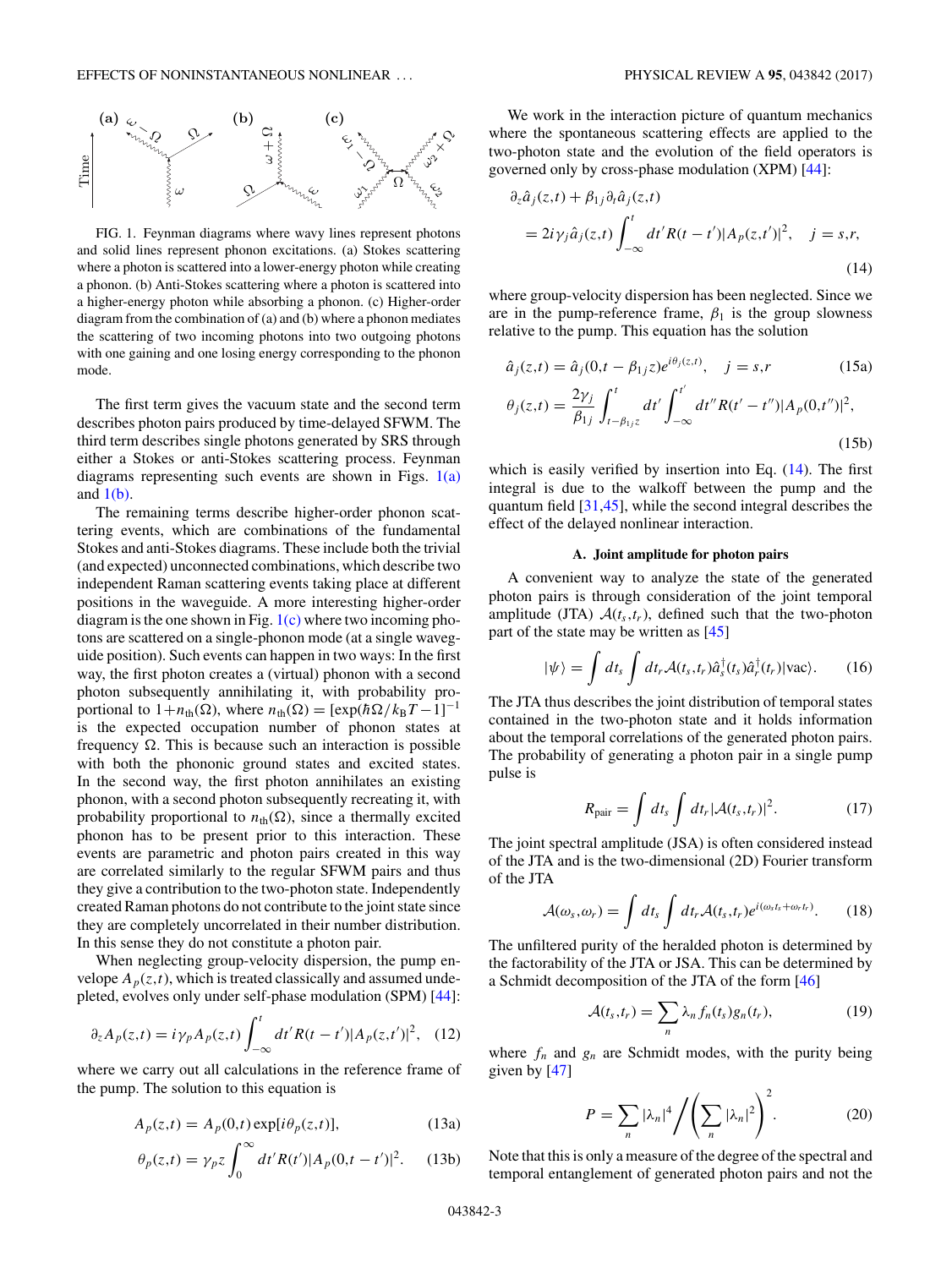<span id="page-4-0"></span>reduction in state purity resulting from Raman contamination. The latter is more conveniently expressed through other figures of merit, such as the coincidence-to-accidental ratio. Proposed schemes for linear optical quantum computation rely on interference between photons from different pairs [\[28\]](#page-12-0), which is limited by state purity [\[30\]](#page-12-0), making purity an important property for single-photon sources.

# **B. Joint amplitude with a noninstantaneous material response**

For the problem under consideration here, we may calculate the JTA from the evolution operator  $(11)$  as

$$
\mathcal{A}(t_s, t_r) = \langle \hat{a}_s(L, t_s) \hat{a}_r(L, t_r) \hat{U}(0, L) \rangle.
$$
 (21)

Only the three terms in  $\hat{U}(0,L)$  with exactly one signal and one idler creation operator contribute to the JTA. Performing the calculation (see Appendix  $C$ ), we obtain the JTA

$$
\mathcal{A}(t_s, t_r) = i \sqrt{\gamma_s \gamma_r} \int_0^L dz \, \mathcal{W}(\tau_s - \tau_r) A_p(0, \tau_s) A_p(0, \tau_r)
$$

$$
\times \exp[i \Phi(z, t_s, t_r)], \tag{22}
$$

where we have introduced the function  $W(t)$ , which has the spectral form

$$
\mathcal{W}(\omega) = 1 - f_{\mathcal{R}} + f_{\mathcal{R}} \chi_{\mathcal{R}}'(\Omega - \omega)
$$

$$
+ i f_{\mathcal{R}} [2n_{\text{th}}(|\Omega - \omega|) + 1] \chi_{\mathcal{R}}''(|\Omega - \omega|). \tag{23}
$$

Here the Raman susceptibility  $\chi_R(\omega)$  is the Fourier transform of the Raman response function  $h_R(t)$ , with  $\chi'_R(\omega)$  and  $\chi''_R(\omega)$ its real and imaginary parts, respectively. The function  $W(t)$ determines the temporal separation of the position-dependent creation times, defined by

$$
\tau_j(z) = t_j - \beta_{1j}(L - z), \quad j = s, r. \tag{24}
$$

These may be interpreted as the creation time of the signal and idler photons, respectively, created at the position *z* and then detected later at times*ts* and *tr*, depending on their propagation speed. The phase  $\Phi(z,t_s,t_r)$  has the form

$$
\Phi(z, t_s, t_r) = \theta_p(z, \tau_s) + \theta_p(z, \tau_r) + \theta_s(L, t_s) - \theta_s(z, \tau_s)
$$
  
+ 
$$
\theta_r(L, t_r) - \theta_r(z, \tau_r),
$$
 (25)

which has a contribution from accumulated SPM of the pump up until the two creation times  $\tau_s$  and  $\tau_r$  as well as XPM of the produced pair, from the pump, since the time of creation. The phases are given in Eqs. [\(13b\)](#page-3-0) and [\(15b\)](#page-3-0). The expression (22) is a very general expression for the JTA in the degenerately pumped scheme, but the integral is fairly intractable. Simpler expressions can be obtained in the limit where the pump pulse is temporally much longer than the time scale of the function  $W(t)$ , defined in Eq.  $(23)$ , which for silica is of the order of hundreds of femtoseconds. In this case, we may retain only the dc component and approximate  $W(t) = W(\omega = 0)\delta(t)$ , in which case the creation times coincide  $\tau_s = \tau_r = t_c$  and the JTA takes the simpler form

$$
\mathcal{A}_{\text{long}}(t_s, t_r) = \frac{i\sqrt{\gamma_s \gamma_r}}{|\beta_{1s} - \beta_{1r}|} A_p^2(0, t_c) \{1 - f_R + f_R \chi'_R(\Omega) + i f_R \chi''_R(\Omega) [2n_{\text{th}}(\Omega) + 1] \}
$$
  
 
$$
\times \exp[i \Phi(t_s, t_r)] \Theta(z_c) \Theta(L - z_c), \qquad (26)
$$

where  $\Theta$  is the Heaviside step function and the collision coordinates are defined to be

$$
z_c = L - \frac{t_s - t_r}{\beta_{1s} - \beta_{1r}}, \quad t_c = \frac{\beta_{1s}t_r - \beta_{1r}t_s}{\beta_{1s} - \beta_{1r}}.
$$
 (27)

These coordinates may be interpreted as the time of creation  $t_c$  of the photon pair, which in this limit is produced simultaneously, at the waveguide position  $z_c$ . The phase reduces to

$$
\Phi(t_s, t_r) = 2\gamma_p z_c |A_p(0, t_c)|^2 + \frac{2\gamma_s}{\beta_{1s}} \int_{t_c}^{t_s} dt' |A_p(t')|^2
$$
  
+ 
$$
\frac{2\gamma_r}{\beta_{1r}} \int_{t_c}^{t_r} dt' |A_p(t')|^2.
$$
 (28)

In the case  $f_R = 0$ , with no phononic contribution to the nonlinearity, the JTA  $(26)$  reduces to a previously known result [\[45\]](#page-12-0). The main feature of this expression compared to previous work is the dependence of the overall amplitude on the frequency separation  $\Omega$  and the waveguide temperature  $T$ , through its impact on the phonon population.

### **C. Photon statistics in the long-pulse limit**

The prefiltering probability *R*<sub>pair</sub> of generating a pair is found by integration, which is most easily performed by a change of variables  $(t_s,t_r) \rightarrow (t_c,z_c)$ , resulting in a Jacobian of  $|\beta_{1s} - \beta_{1r}|$ . Performing the integration yields

$$
R_{\text{pair}} = \frac{\gamma_s \gamma_r L \int dt |A_p(0, t)|^4}{|\beta_{1s} - \beta_{1r}|} \{ [1 - f_R + f_R \chi'_R(\Omega)]^2 + f_R^2 \chi''_R(\Omega)^2 [2n_{\text{th}}(\Omega) + 1]^2 \}.
$$
 (29)

This result is clearly unphysical in the limit  $\beta_{1s} = \beta_{1r}$ . This is due to the fact that when higher-order dispersion is neglected, phase matching is achieved at all frequencies in this limit. Without filtering, this results in an unbounded generation rate (limited only by pump depletion, which is also neglected here). For a silica fiber, the Raman response is well represented by a superposition of 13 simple oscillators [\[48\]](#page-12-0). This model is used exclusively in this work. We plot  $R_{\text{pair}}/R_0$ , where  $R_0$ is the number of produced pairs with a purely electronic response,  $f_{\rm R} = 0$ . This plot is shown in Fig. [2](#page-5-0) for four different waveguide temperatures (liquid helium, liquid nitrogen, dry ice, and room temperature).

The figure shows that while detuning the signal or idler beyond the Raman spectrum significantly reduces Raman noise, it can also decrease pair-production efficiency to less than half of its maximum value and with a far detuning limit of  $(1 - f_R)^2 \approx 0.67$ . The temperature dependence of the pair production is seen to be fairly small and cooling the fiber with dry ice (195 K), liquid nitrogen (77 K), or liquid helium (4 K), in order to eliminate noise from single Raman photons, does not significantly decrease the pair-production probability. This is because the four-wave-mixing efficiency is dominated by the behavior of the real part of the Raman susceptibility. In other waveguides constructed from different materials, the phononic contribution may be larger than in silica and this effect could be more significant and relevant even for longer pulses.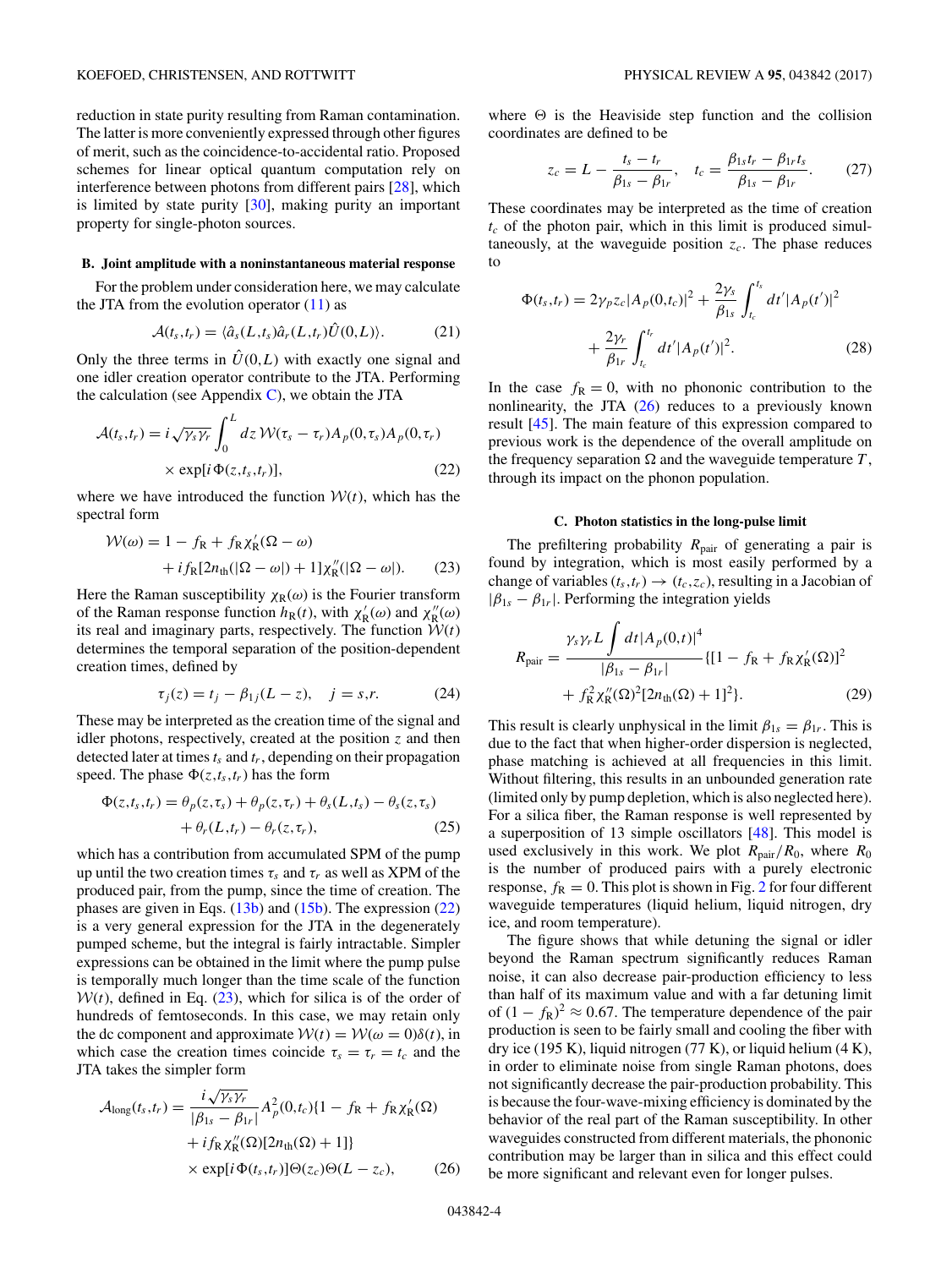<span id="page-5-0"></span>

FIG. 2. Generation probability of photon pairs, normalized to the case of  $f_R = 0$ , as a function of linear frequency detuning. The wavelength axis is shown for a 1550-nm pump. The dashed line marks  $R_{\text{pair}} = R_0$ .

The ratio of produced photon pairs to the number of produced single SRS photons within  $\Delta\omega$  of the signal wavelength is given by  $C(\omega) = R_{\text{pair}}(\omega)/R_{\text{R}}(\omega)$ . The generation probability  $R_R(\omega)$  of single Raman photons is given by Eq. [\(D2\)](#page-11-0):

$$
R_{\rm R}(\omega) = \frac{1}{\pi} \gamma(\omega) f_{\rm R} E_p \Delta \omega \chi_{\rm R}''(|\omega|) [n_{\rm th}(|\omega|) + \Theta(-\omega)]L,
$$
\n(30)

where  $E_p$  is the pump pulse energy. This ratio is shown in Fig. 3 in units of

$$
\mathcal{C}_0 = \frac{\pi \gamma}{\Delta \omega E_p |\beta_{1s} - \beta_{1r}|} \int dt |A_p(0, t)|^4. \tag{31}
$$

On the anti-Stokes side of the pump (positive frequency detunings) a strong temperature dependence is present, while on the Stokes side (negative frequency detunings) a temperature dependence is only seen for low pump-idler frequency separations. This temperature dependence is the



FIG. 3. Value of  $C(\omega, T)$  as a function of linear frequency detuning for three different temperatures with a pump positioned at  $\omega = 0$  or  $\lambda = 1550$  nm. The dashed line represents the Raman susceptibility.



FIG. 4. Coincidence-to-accidental ratio of a pair-source based on degenerate SFWM as a function of linear frequency detuning. The wavelength axis assumes a 1550-nm pump wavelength.

reason waveguide cooling is often used to suppress SRS noise in degenerate copolarized SFWM when SFWM occurs within tens of nanometers of the pump [\[49\]](#page-12-0). As expected, the Raman resonance peak should be avoided to maximize the ratio of pairs to single photons. Because the four-wavemixing efficiency drops for large detunings, since the phononic contribution vanishes, a larger detuning is necessary to achieve a better value of  $C(\omega,T)$  than expected by simply looking at the Raman gain spectrum.

Finally, Fig. 4 shows the coincidence-to-accidental ratio (CAR) of photon pairs, given by

$$
r_{\text{CAR}} = \frac{R_{\text{pair}}}{[R_{\text{pair}} + R_{\text{R}}(\Omega)][R_{\text{pair}} + R_{\text{R}}(-\Omega)]},\tag{32}
$$

where the detector dark-count accidents have been neglected. The CAR is shown for a Gaussian pump input  $A_p(0,t) =$  $\sqrt{P_p}$  exp( $-t^2/2T_p^2$ ) with a pulse duration of  $T_p = 1$  ps and a peak power such that the generation probability is fixed at  $R_{\text{pair}} = 0.001$  and a  $\Delta \omega$  corresponding to 1 nm at the pump wavelength. For the nonlinearities we use a silica fiber example with  $\gamma = 2.0 \text{ W}^{-1} \text{ km}^{-1}$  and the Raman response for silica.

We note that, as is a well-known experimental fact [\[38\]](#page-12-0), the CAR can be significantly increased close to the pump by cooling a silica waveguide, with cooling to  $T = 4$  K getting very close to the multipair limit  $r_{\text{CAR}} = 1/R_{\text{pair}}$  (neglecting dark counts). At larger frequency separations the impact on the CAR is much less significant due to the temperatureindependent component of the Stokes scattering. Finally, we note that this model can, in a straightforward way, be extended to dual pump configurations, by selecting the appropriate response functions for the various interactions in the evolution operator.

#### **III. NUMERICAL MODEL**

### **A. Split-step scheme for the joint amplitude**

In this section we describe a numerical scheme for propagating the joint state of a photon pair through a waveguide. It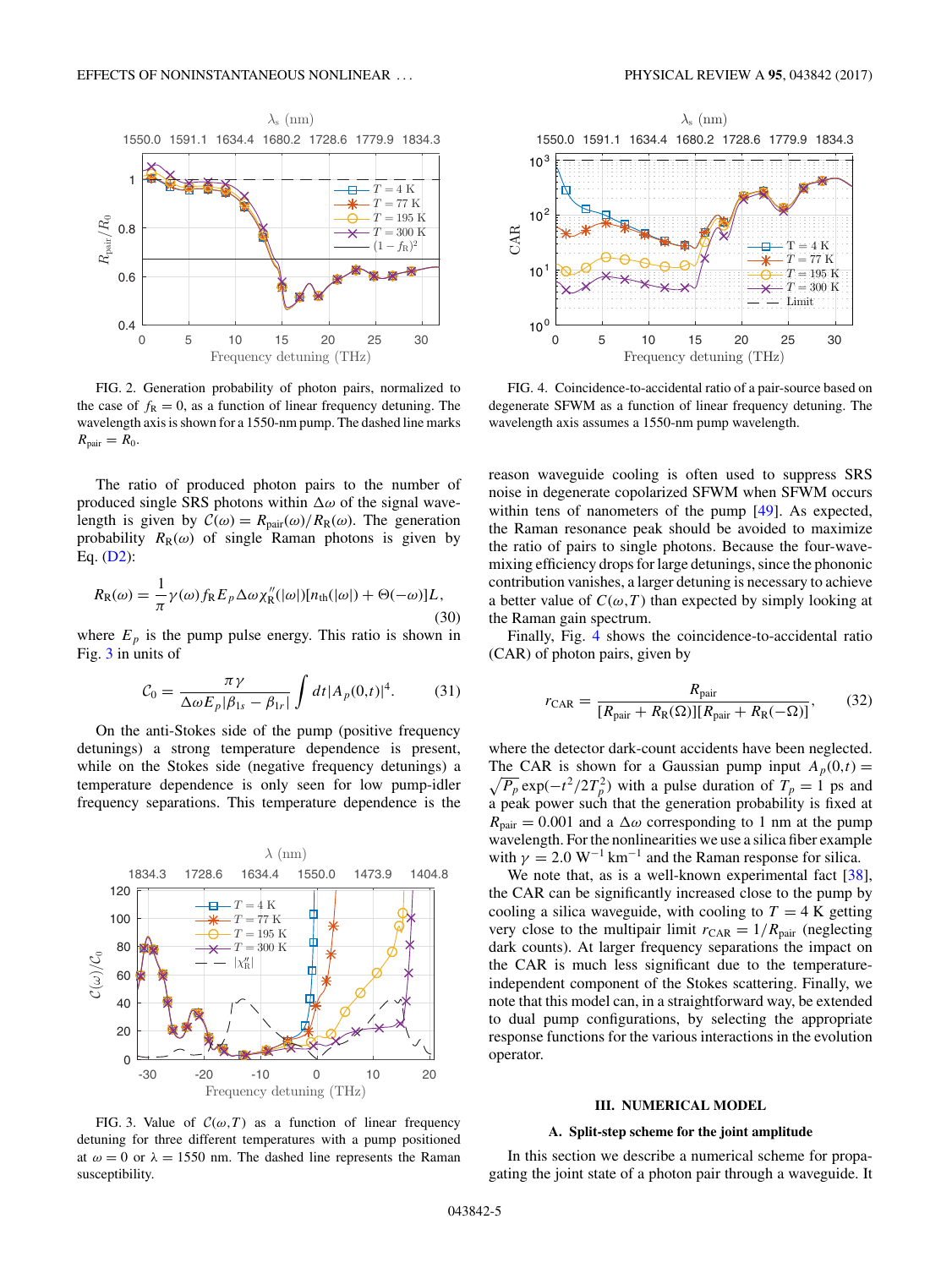Spontaneous scattering Nonlinear effects



FIG. 5. Application of steps in the developed  $O(h^3)$  split-step scheme with color indicating the type of effect. The dashed arrows indicate the order in which the steps should be applied. The numbers indicate  $\circled{1}$  the initialization part,  $\circled{2}$  the repeating part, and  $\circled{3}$  the final part.

is based on the same idea as the well-known split-step scheme [\[44\]](#page-12-0), which has previously been used to propagate joint states [\[45\]](#page-12-0). We present here a very generally applicable scheme that can be used for modeling a wide variety of systems. The spatiotemporal evolution of the JTA satisfies an operator differential equation of the form

$$
\frac{d\mathcal{A}(z)}{dz} = [\hat{L}(z) + \hat{N}(z)]\mathcal{A}(z) + \hat{S}(z),\tag{33a}
$$

$$
\mathcal{A}(0) = 0,\tag{33b}
$$

where  $\hat{L}$  and  $\hat{N}$  represent dispersive effects (linear) and phase-modulating (nonlinear) effects, respectively, and *S*ˆ represents spontaneous scattering effects. The nonlinear (phasemodulating) effects have an exact solution in the time domain, while the linear (dispersive) effects have an exact solution in the frequency domain. The spontaneous step can be solved exactly in both domains. To develop the split-step scheme, we note that Eq. (33a) has the formal solution

$$
\mathcal{A}(z+h) = \exp\left(\int_{z}^{z+h} dz' [\hat{L}(z') + \hat{N}(z')] \right) \left[ \mathcal{A}(z) + \int_{z}^{z+h} dz' \exp\left(-\int_{z}^{z'} dz'' [\hat{L}(z'') + \hat{N}(z'')] \right) \times \hat{S}(z') \right].
$$
\n(34)

Invoking the trapezoidal rule to approximate the second integral gives

$$
\mathcal{A}(z+h) = \exp\left(\int_{z}^{z+h} dz' [\hat{L}(z') + \hat{N}(z')] \right)
$$

$$
\times \left[ \frac{h}{2} \hat{S}(z) + \mathcal{A}(z) \right] + \frac{h}{2} \hat{S}(z+h) + O(h^3).
$$
(35)

This shows that a split-step scheme with a local step error of order  $h<sup>3</sup>$  can be constructed by applying half a step of the spontaneous emission effects at position *z* and then applying the usual split-step operations of phase modulation and dispersion and then the second half of the spontaneous emission at position  $z + h$ . As with a usual symmetrized split-step scheme, the linear and nonlinear operations should be applied symmetrically, i.e., half a linear step, followed by a full nonlinear step, and ending with another linear half step. Thus, to have a  $O(h^3)$  split-step scheme, the application of steps should follow the structure illustrated in Fig. 5.

Compared to a naive application of sequentially full steps, which gives an error of  $O(h^2)$ , only the linear step, which is the least computationally expensive, needs to be applied twice as many times. Thus, using the order of applications of steps as depicted in Fig. 5 gives an improvement in computation speed for a given required accuracy.

By using Eq.  $(21)$ , the spatial evolution of the JTA is given by

$$
\frac{\partial \mathcal{A}(z,t_s,t_r)}{\partial z} = \left\langle \hat{a}_s(z,t_s)\hat{a}_r(z,t_r) \frac{d\hat{U}(0,z)}{dz} \right\rangle + \left\langle \frac{\partial [\hat{a}_s(z,t_s)\hat{a}_r(z,t_r)]}{\partial z} \hat{U} \right\rangle.
$$
(36)

The first term in Eq. (36) describes spontaneous scattering and is independent of  $A$ . It is evaluated similarly to the calculation in Appendix [C.](#page-10-0) The second term describes dispersive and phase-modulating effects and is proportional to  $A$ . It is evaluated using the evolution equation of the fields under both group-velocity dispersion and phase modulation. This results in the following evolution equations involving both the JTA and the JSA:

$$
\left(\frac{d\mathcal{A}}{dz}\right)_{\rm sp} = i\sqrt{\gamma_s\gamma_r} \int_{-\infty}^{\infty} d\omega \, \mathcal{W}(\omega) A_p(z,\omega_s + \omega) A_p(z,\omega_r - \omega),\tag{37a}
$$

$$
\left(\frac{d\mathcal{A}}{dz}\right)_L = i \left(\sum_{n=1}^{\infty} \beta_{ns} \frac{\omega_s^n}{n!} + \sum_{n=1}^{\infty} \beta_{nr} \frac{\omega_r^n}{n!}\right) \mathcal{A}(z, \omega_s, \omega_r),\tag{37b}
$$

$$
\left(\frac{d\mathcal{A}}{dz}\right)_{\text{NL}} = 2i\mathcal{A}(z,t_s,t_r)\int_0^\infty dt'R(t')[\gamma_s|A_p(z,t_s-t')|^2 + \gamma_r|A_p(z,t_r-t')|^2],\tag{37c}
$$

where the 2D Fourier transform used to go from a temporal to a spectral description is given by Eq. [\(18\)](#page-3-0) and we have suppressed the temporal (spectral) dependence of the JTA (JSA). Solving these equations and invoking the trapezoidal rule, consistent with our  $O(h^3)$  scheme, yields the following steps for spontaneous scattering, linear, and nonlinear effects, respectively:

$$
\mathcal{A}(z+h,\omega_s,\omega_r) = \mathcal{A}(z,\omega_s,\omega_r) + i\frac{h}{2}\sqrt{\gamma_s\gamma_r} \int_{-\infty}^{\infty} d\omega \, \mathcal{W}(\omega)[A_p(z,\omega_s+\omega)A_p(z,\omega_r-\omega) \n+ A_p(z+h,\omega_s+\omega)A_p(z+h,\omega_r-\omega)] + O(h^3),
$$
\n(38a)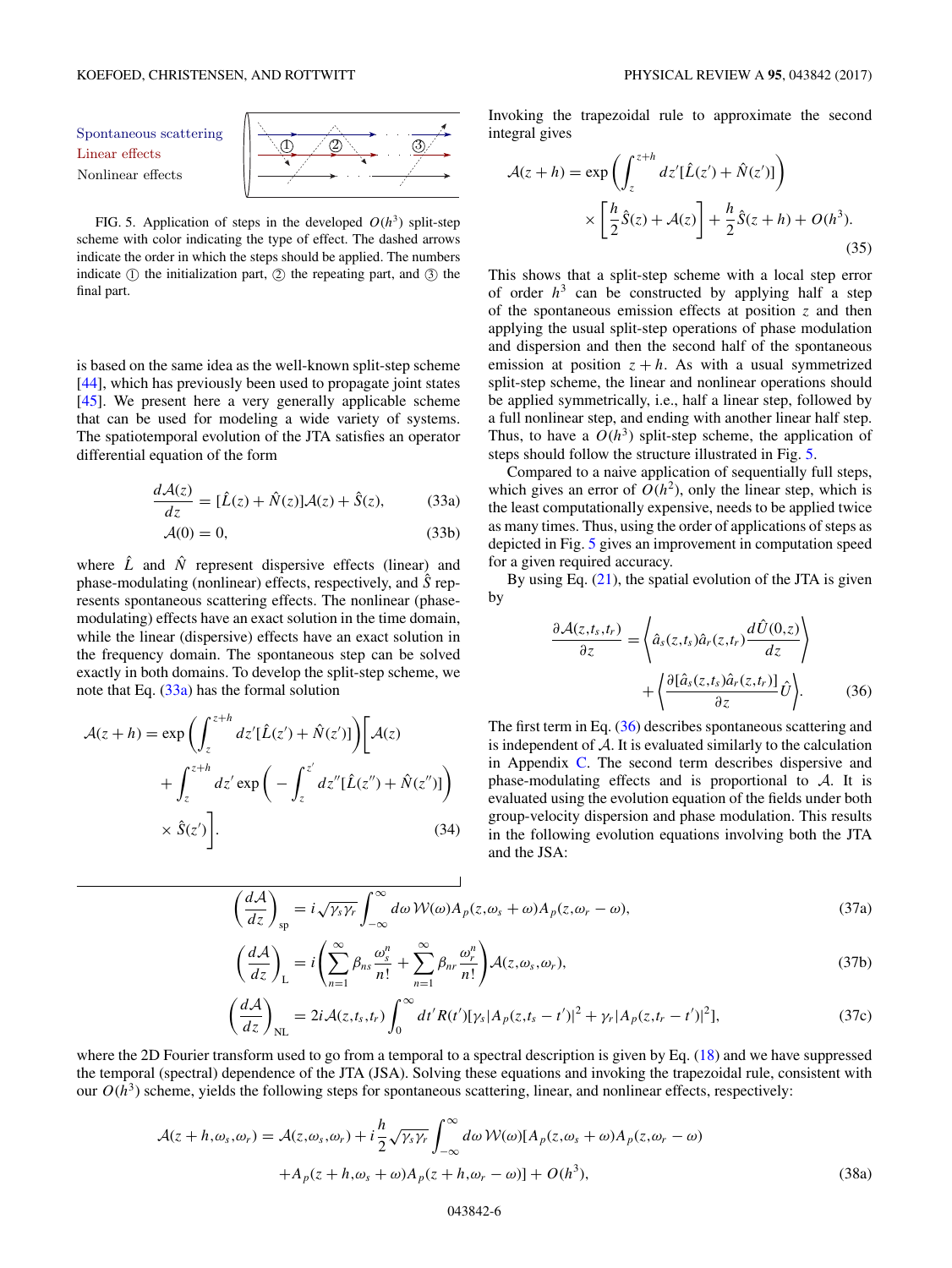$$
\mathcal{A}(z+h,\omega_s,\omega_r) = \mathcal{A}(z,\omega_s,\omega_r) \exp\left[i\left(\sum_{n=1}^{\infty} \beta_{ns} \frac{\omega_s^n}{n!} + \sum_{n=1}^{\infty} \beta_{nr} \frac{\omega_r^n}{n!}\right)h\right],\tag{38b}
$$

$$
\mathcal{A}(z+h,t_s,t_r) = \mathcal{A}(z,t_s,t_r) \exp\left[ih \int_0^\infty dt' R(t')[\gamma_s | A_p(z,t_s - t')]^2 + \gamma_r |A_p(z,t_r - t')|^2 + \gamma_s |A_p(z+h,t_s - t')|^2 + \gamma_r |A_p(z+h,t_r - t')|^2]\right] + O(h^3).
$$
(38c)

f

Since knowledge of the pump field at  $z + h$  is required for two of the steps, the pump field must be kept one step ahead of the JTA by a regular split-step method, based on the pumpevolution equation. The time integral in the nonlinear step can be carried out as a convolution between the pump envelope and the time response  $R(t)$  while the frequency integral in the spontaneous scattering step can be calculated as a 2D convolution between  $f(\omega_1, \omega_2) = A_p(z, \omega_1) A_p(z, \omega_2) + A_p(z +$  $h, \omega_1$ )*A<sub>p</sub>*(*z* + *h*, $\omega_2$ ) and  $g(\omega_1, \omega_2) = \delta(\omega_1 + \omega_2)W(\omega_1)$ . If it is known that the Raman response function can be neglected, one can simply set  $W(\omega) = 1$  (before the Raman peak) or  $W(\omega) = 1 - f_R$  (after the Raman peak) and  $R(t) = \delta(t)$ . Extending these equations to the nondegenerate case with two pumps labeled by *p* and *q* is straightforward: The spontaneous step gets two contributions of the type  $A_pA_q$ with their arguments switched and weighted by appropriate response functions, depending on the polarization of pumps and generated fields. The linear step is unchanged and the nonlinear step should include the relevant phase-modulating effects, again depending on relative polarizations.

# **B. Numerical results on the impact of Raman scattering on photon purity**

The generality of the numerical model allows for analysis of the joint state of photon pairs generated in any SFWM process with knowledge of the nonlinear response of the material. One feature that has not previously been considered is the impact of the slower phononic response compared to the nearly instantaneous electronic response in silica fibers. For short pump pulses we would expect this to have an impact on the state of generated pairs. We consider a Gaussian pump input of the form

$$
A_p(0,t) = \sqrt{P_p} \exp\left(-\frac{t^2}{2T_p^2}\right) \tag{39}
$$

and the symmetric scheme for producing single photons of high prefiltering purity [\[50\]](#page-12-0). In this scheme, the waveguide is designed so that  $\beta_{1s} = -\beta_{1r}$  and the waveguide length *L* is chosen to maximize purity. For simplicity, we again use the parameters for a simple silica fiber.

To show the physical impact of the finite response time on the JTA, consider Figs.  $6(a)$  and  $6(b)$  with  $f<sub>R</sub> = 0$  and  $f_{\rm R} = 1$ , respectively, for illustrative purposes. Both figures are for a short pump pulse of duration  $T_p = 0.1$  ps and with  $|\beta_{1s}L/T_p| = 2$ , resulting in nearly maximal purity for this scheme, with an angular frequency detuning of  $\Omega =$  $60 \times 10^{12}$  s<sup>-1</sup> (corresponding to 9.5 THz).

The JTA in the case  $f_R = 0$  has the characteristic hard edges that manifest as the ripples at the sides of the main peak in the JSA. These hard edges correspond to perfect temporal information about the heralded photon after detecting a herald produced at either fiber end. Hence, these edges, or the corresponding ripples in the JSA, are a source of correlation in the photon pair, leading to a purity of  $P = 0.81$ . The purity can be increased by spectral filtering, but avoiding filtering, especially near the single-photon wavelengths, is desirable to achieve higher brightness and lower error rates. The JTA in the case  $f_{\rm R} = 1$  has much smoother edges and hence less pronounced ripples in the JSA, compared to the instantaneous response case. When the finite phononic contribution is included, exact temporal information from the fiber ends is no longer obtained by detection of the herald, since the heralded photon could have been produced both temporally earlier or later than the herald. This reduces correlation and leads to a higher prefiltering purity of  $P = 0.85$ . The purities are determined with a singular-value decomposition in MATLAB. The two edges in the phonon-dominated JTA look different with the one from the beginning of the fiber (lower right edge) varying faster then the one corresponding to the end of the fiber (upper left edge). This is caused by interference due to



FIG. 6. Absolute value of the joint temporal amplitude with (a) a pure electronic response and (b) a pure phononic response and the absolute value of the joint spectral amplitude with (c) a pure electronic response and (d) a pure phononic response.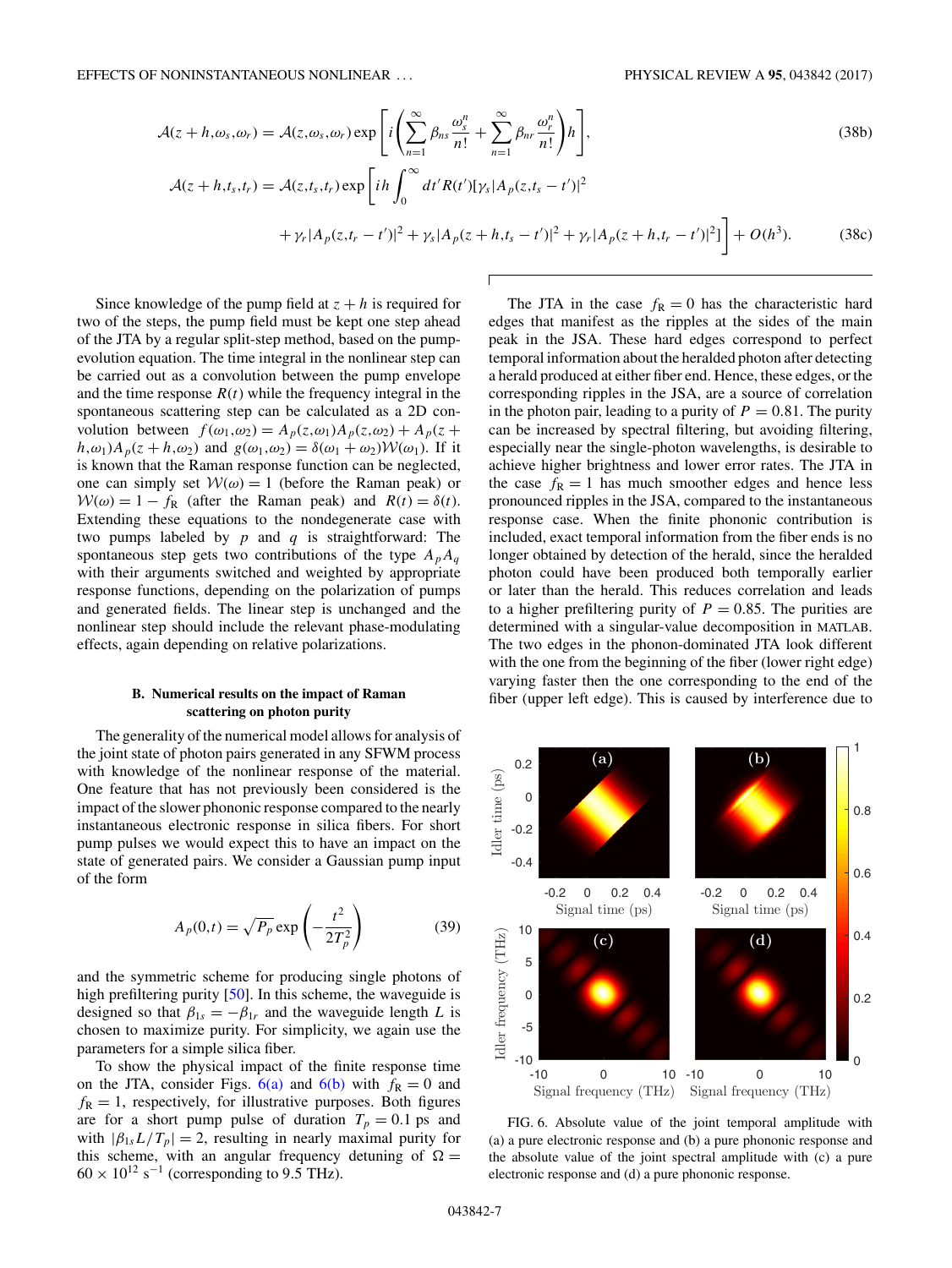<span id="page-8-0"></span>

FIG. 7. Purity of the heralded single photon as a function of the linear frequency detuning for different pump durations. The wavelength axis assumes a pump wavelength of 1550 nm. The inset shows the real part of the Raman susceptibility for reference.

the spectral shape of the Raman response: The function  $W(t)$ has a faster varying phase for  $t > 0$  than for  $t < 0$ , yielding more averaging for cases where a low-frequency photon (a signal photon in this case) is produced first. This causes the ripples at the beginning of the fiber (which are caused for signal photons being produced first) to be less pronounced.

Figure 7 shows the heralded prefiltering purity as a function of frequency separation for a silica fiber with  $f_R = 0.18$ , with four different pump pulse durations in the low pair-production regime.

We see a frequency dependence of the purity that can be quite significant for short pump pulses for certain frequency separations. The frequency dependence shows some similarity to the real part of the Raman susceptibility since its magnitude largely determines the relative contribution to pair generation from phonons. Interestingly, the resulting change in purity can be both positive and negative compared to the case without any phononic contribution, with a very significant decrease in purity just beyond the Raman peak. This is likely caused by the more rapid oscillations of the Raman response introducing correlations and counteracting the beneficial contribution from the smoothening.

#### **IV. CONCLUSION**

We have developed a mathematical model for the state of photon pairs generated by spontaneous four-wave mixing in the case of a pulsed pump, which includes the full, time-dependent, nonlinear response. Closed-form expressions were found in the long pulse limit for the joint amplitude and the generation probability of photon pairs, depending on the frequency separations in the setup and the waveguide temperature. It was found that higher-order Raman scattering events gives the pair-production process a temperature dependence and that, according to the model, for a silica fiber, generation rates depend only weakly on waveguide temperature. The pair-generation probability was however found to depend strongly on frequency separation, with less than half of the expected probability from a purely electronic analysis, for some detunings.

In addition, we presented a numerical, symmetrical splitstep scheme to propagate the photon-pair state along the waveguide, where all effects such as higher-order dispersion, nonlinear phase modulation, and a noninstantaneous response can be included at once. This model was used to demonstrate the impact of the finite phononic response time on the purity of heralded single photons produced in a silica fiber and a significant effect was observed for pulse durations shorter than roughly 1 ps (2.4-ps FWHM) for frequency detunings less than 30 THz. This proves that in addition to noise contamination, Raman scattering can alter the spectral correlations of generated photon pairs. In this work, the numerical model was used to study the impact of a noninstantaneous nonlinear response, but it has general applications in modeling of realistic systems and may be of help in designing such realistic systems, by including all effects of interest and yielding a realistic prediction of produced photon states.

## **ACKNOWLEDGMENT**

This work was supported by the Danish Council for Independent Research (Grant No. 4184-00433).

# **APPENDIX A: HAMILTONIANS**

## **1. Electronic Hamiltonian**

We take as our starting point the nonlinear interaction energy [\[51\]](#page-12-0)

$$
\hat{\mathcal{H}}_{\text{int}}^{(e)}(t) = -\frac{\epsilon_0 \chi_e^{(3)}}{4} \int d^3 \mathbf{r} \, |\mathbf{\hat{E}}|^4; \tag{A1}
$$

where  $\chi_e^{(3)}$  is the part of the relevant component of the nonlinear tensor that stems from electronic interactions, which are assumed to be instantaneous. For simplicity, we derive the Hamiltonians under the assumption that all fields exist in a single spatial mode and that all fields are at approximately the same frequency such that we take  $\omega_{s0} \approx \omega_{p0} \approx \omega_{r0}$ , in the sense that  $|\omega_{s0} - \omega_{r0}| \ll \omega_{p0}$ , in all prefactors. We take  $\mathbf{\hat{E}} = \mathbf{E}_p + \mathbf{\hat{E}}_s + \mathbf{\hat{E}}_r$ , with fields given in Eqs. [\(2\)](#page-2-0) and [\(4\)](#page-2-0), where *A<sub>p</sub>* is a classical pump field with units  $\sqrt{W}$  and  $\hat{a}_j$ ,  $j = s, r$ , are quantum fields with units s<sup>−1/2</sup>. For convenience, we suppress all integral limits in the following, with the understanding that integrals over longitudinal waveguide position are from 0 to *L* and time integrals over all time. Inserting the total field into Eq.  $(A1)$  gives

$$
\hat{\mathcal{H}}_{int}^{(e)}(t) = -\frac{3\hbar\omega_{p0}\chi_e^{(3)}}{8c^2\epsilon_0 n_p^2 A_{\text{eff}}} \int dz A_p^2(z,t)\hat{a}_{s,r}^{\dagger}(z,t)^2 e^{2i\theta_p} + \text{H.c.,}
$$
\n(A2)

where we introduced the total field operator

$$
\hat{a}_{s,r}(z,t) = \hat{a}_s(z,t)e^{i\theta_s(z,t)} + \hat{a}_r(z,t)e^{i\theta_r(z,t)}, \quad (A3)
$$

with  $\theta_i(z,t) = \beta_{i0}z - \omega_{i0}t$  and the effective area

$$
A_{\text{eff}} = \left( \iint dx \, dy |F(x, y)|^4 \right)^{-1}.
$$
 (A4)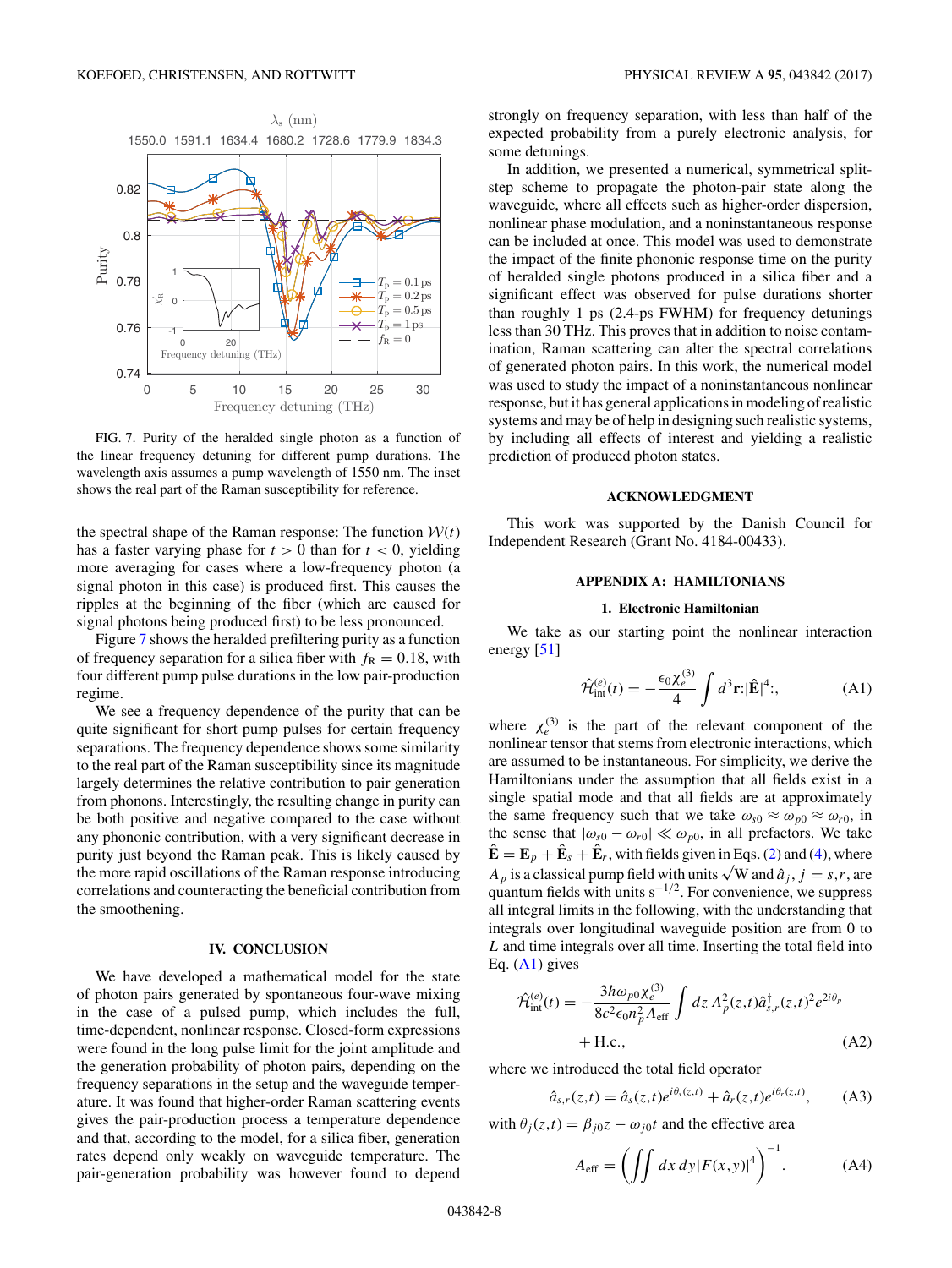<span id="page-9-0"></span>Defining the electronic nonlinear parameter as [\[44\]](#page-12-0)

$$
\gamma_e = \frac{3\chi_e^{(3)}\omega_{p0}}{4\epsilon_0 c^2 n_p^2 A_{\text{eff}}}
$$
(A5)

allows us to write the Hamiltonian in the simpler form

$$
\hat{\mathcal{H}}_{int}^{(e)}(t) = -\frac{\hbar \gamma_e}{2} \int dz \, A_p^2(z, t) \hat{a}^\dagger(z, t)^2 e^{2i\theta_p} + \text{H.c.} \tag{A6}
$$

### **2. Generalization to noninstantaneous response**

We seek a Hamiltonian that generates the following nonlinear Heisenberg equation for the slowly varying field envelope  $\hat{A}(z,t)$  [\[33\]](#page-12-0):

$$
\partial_z \hat{A}(z,t) = i\gamma A_p(z,t) \int dt' R(t-t') A_p(z,t') \hat{A}^\dagger(z,t')
$$

$$
+ i \hat{M}(z,t) A_p(z,t), \tag{A7}
$$

where  $R(t) = (1 - f_R)\delta(t) + f_R h_R(t)$  is the nonlinear response function, with  $f_R$  the fraction of the nonlinear response from the phonons (the remaining coming from the electrons) and  $h_R(t)$  the normalized Raman response. Note that the electronic nonlinear parameter is thus  $\gamma_e = (1 - f_R)\gamma$ , where *γ* is the total nonlinear parameter. The noise operator  $\hat{M}$  is introduced in Appendix  $\overline{A}$  3. In the frame moving along the pump at its group velocity we may change from a Hamiltonian governing time evolution to a Hamiltonian governing spatial evolution such that the evolution operator is unchanged:

$$
\exp\left(-\frac{i}{\hbar}\int_{-\infty}^{\infty}dt\,\hat{\mathcal{H}}_{\rm int}(t)\right) = \exp\left(i\int_{0}^{L}dz\,\hat{H}_{\rm int}(z)\right), \quad \text{(A8)}
$$

where temporal evolution from a very early time, before the pulse enters the waveguide, to a very late time, long after the pulse has left the waveguide, is replaced by evolution of the pulse through the waveguide. Doing this, we assume that time-ordering corrections can be neglected [\[42\]](#page-12-0), which is only valid in the low-gain regime [\[43\]](#page-12-0). Thus, Eq. (A6) corresponds to

$$
\hat{H}_{int}^{(e)}(z) = -\frac{\gamma_e}{2} \int dt \, A_p^2(z,t) [\hat{a}^\dagger(z,t) + \hat{a}(z,t)]
$$

$$
\times \hat{a}^\dagger(z,t) + \text{H.c.}
$$
 (A9)

Note that this is strictly speaking a momentum operator since it is a generator of spatial translations. We now generalize this in a straightforward way to include a noninstantaneous response

$$
\hat{H}_{int}^{(1)}(z) = \frac{\gamma}{2} \iint dt_1 dt_2 R(t_2 - t_1) A_p(z, t_1) A_p(z, t_2)
$$
  
 
$$
\times (\hat{a} + \hat{a}^\dagger) \hat{a}^\dagger(z, t) + \text{H.c.}
$$
 (A10)

and show that this Hamiltonian generates the Heisenberg equations for the fields. To do this, introduce  $\hat{f} = \hat{a}^{\dagger} + \hat{a}$ and note that  $[\hat{f}(z,t), \hat{f}(z,t')] = 0$  and  $[\hat{f}(z,t), \hat{a}^\dagger(z,t')] =$  $2\delta(t - t')$ . Using this, we find the Heisenberg equation of motion for the field

$$
\partial_z \hat{f} = i[\hat{f}(z,t), \hat{H}_{int}^{(1)}(z)] \tag{A11}
$$
\n
$$
= i\gamma \int dt_1 R(t - t_1) A_p(z, t_1) A_p(z, t)
$$

$$
\times [\hat{a}_s(z,t_1)e^{i(2\theta_p-\theta_s)} + \hat{a}_s^{\dagger}(z,t_1)e^{-i(2\theta_p-\theta_s)}
$$
  
+ 
$$
\hat{a}_r(z,t_1)e^{i(2\theta_p-\theta_r)} + \hat{a}_r^{\dagger}(z,t_1)e^{-i(2\theta_p-\theta_r)}]
$$
  
+ H.c. (A12)

As usual in this kind of equation, we compare the phasematched terms to find the evolution of, e.g., the signal field

$$
\partial_z \hat{a}_s(z,t) = i \gamma A_p(z,t) \int dt' R(t-t') A_p(z,t')
$$
  
 
$$
\times \hat{a}_r^{\dagger}(z,t') e^{-i\Omega(t-t')},
$$
 (A13)

which indeed agrees with the Heisenberg equation (A7). Within the slowly varying envelope approximation, the Hamiltonian (A10) can, by expansion of the field  $\hat{f}$  and exchange of  $t_1$  and  $t_2$  in one of the terms, be written in the simpler form

$$
\hat{H}_{int}^{(1)}(z) = \gamma \iint dt_1 dt_2 \mathcal{R}(t_2 - t_1) A_p(z, t_1) A_p(z, t_2)
$$

$$
\times \hat{a}_s^{\dagger}(z, t_1) \hat{a}_r^{\dagger}(z, t_2) e^{-i\Omega(t_1 - t_2)} + \text{H.c.}, \quad (A14)
$$

where we introduced the function

$$
\mathcal{R}(t) = \frac{1}{2}[R(t) + R(-t)] \tag{A15}
$$

that governs the temporal separation of pair-creation events. This Hamiltonian has the desired properties of being Hermitian, being symmetric in the signal and idler fields, and reducing to the purely electronic case in the limit  $h_R(t) \to \delta(t)$ , as it should.

#### **3. Spontaneous Raman scattering**

We use a standard model for the phonon interaction and model the noise background as a continuum of independent and localized harmonic oscillators, with weight  $W(\omega)$  [\[52\]](#page-12-0):

$$
\hat{M}(z,t) = \int_0^\infty d\omega \frac{\sqrt{W(\omega)}}{2\pi} [\hat{d}^\dagger_\omega(z)e^{i\omega t} + \hat{d}_\omega(z)e^{-i\omega t}], \quad (A16)
$$

where  $\hat{d}^{\dagger}_{\omega}(z)$  is the phonon creation operator at waveguide position *z* and angular frequency *ω*. These are uncorrelated at different positions, to represent local oscillatory excitations, and normalized such that  $[\hat{d}_{\omega}(z), \hat{d}_{\omega}^{\dagger}(z')] = \delta(\omega - \omega')\delta(z - \omega')$ z<sup>'</sup>). We only consider a material at thermal equilibrium so that they have correlations

$$
\langle \hat{d}^{\dagger}_{\omega'}(z')\hat{d}_{\omega}(z)\rangle_{\text{th}} = n_{\text{th}}(\omega)\delta(\omega - \omega')\delta(z - z'), \quad (A17)
$$

where  $n_{\text{th}}(\omega) = [\exp(\hbar \omega / k_{\text{B}}T) - 1]^{-1}$  is the expected occupation number of states at frequency *ω* and waveguide temperature  $T$ . The nonlinear response, given in Eq.  $(8)$ , has the spectral form  $R(\omega) = 1 - f_R + f_R[\chi_R^{\gamma}(\omega) + i\chi_R^{\gamma}(\omega)]$ . The spectral density of phonon modes  $W(\omega)$  can be shown to be related to the imaginary part of the nonlinear response by  $W(\omega) = 4\pi \operatorname{Im} \{ \gamma R(\omega) \} = 4\pi \gamma f_R \chi_R''(\omega)$  [\[52\]](#page-12-0). The Hamiltonian generating the relevant evolution term is easily identified as

$$
\hat{H}^{(2)}_{\text{int}}(z) = \int dt \, A_p(z,t) \hat{M}(z,t) \times [\hat{a}_s^\dagger(z,t)e^{-i\Omega t} + \hat{a}_r^\dagger(z,t)e^{i\Omega t}] + \text{H.c.} \tag{A18}
$$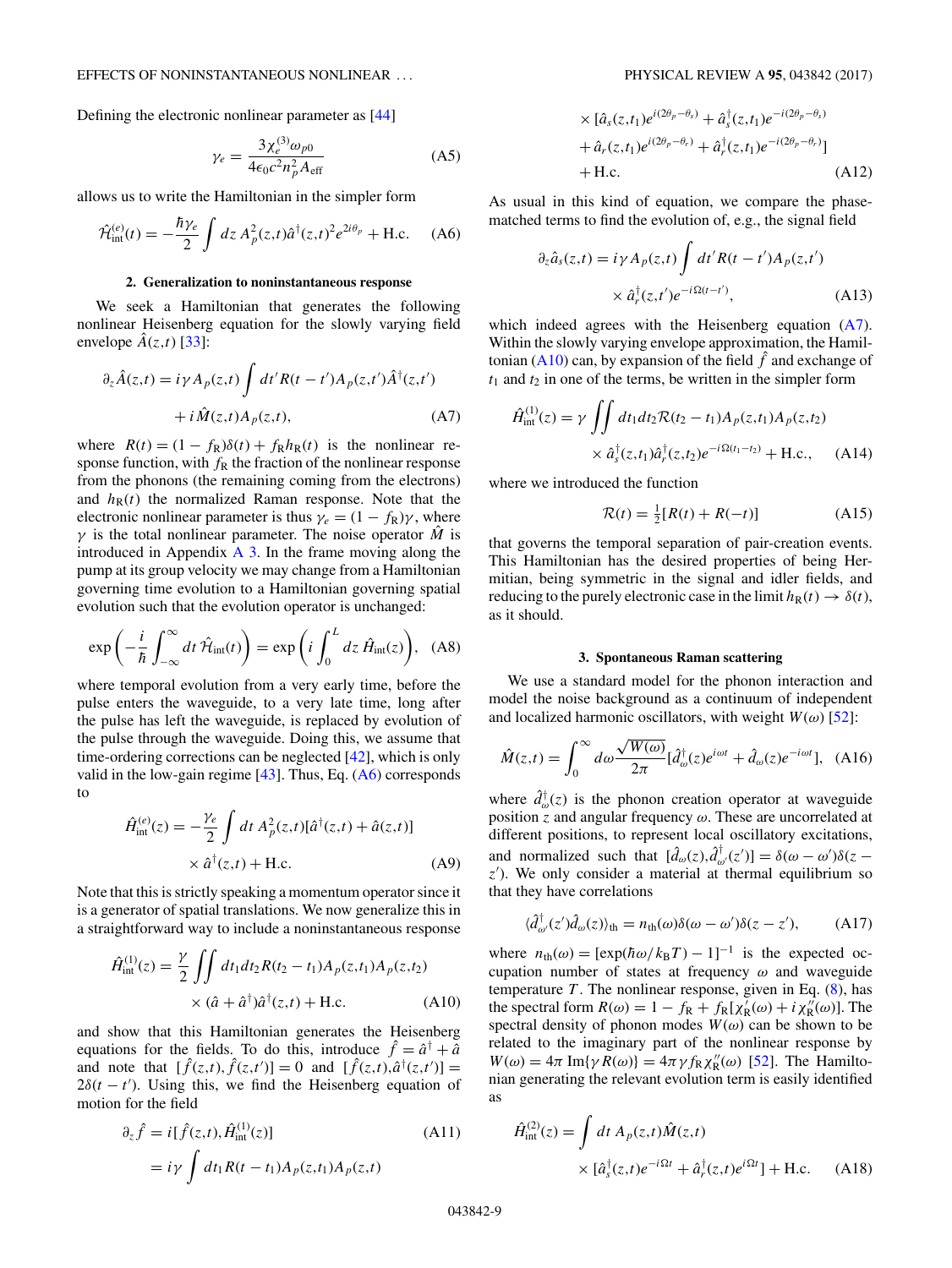<span id="page-10-0"></span>by checking that, e.g.,  $\partial_z \hat{a}_s = i[\hat{a}_s, \hat{H}_{int}^{(2)}] = i \hat{M} A_p e^{-i\Omega t}$ , where the oscillating exponential comes from the frequency detuning between the pump and signal field since these fields are spectrally centered around their respective central frequencies. For convenience, we introduce the renormalized noise operator

$$
\hat{m}(z,t) = \int_0^\infty d\omega \sqrt{\frac{f_R \chi_R''(\omega)}{\pi}} [\hat{d}_\omega^\dagger(z)e^{i\omega t} + \hat{d}_\omega(z)e^{-i\omega t}].
$$
\n(A19)

Introducing different nonlinear coefficients for the pump, signal, and idler fields such that

$$
\gamma_j = \frac{3\chi^{(3)}\omega_{j0}}{4\epsilon_0 c^2 n_p n_j A_{\text{eff}}}, \quad j = p, s, r,
$$
 (A20)

the full interaction Hamiltonian is straightforwardly generalized to

 $^{\circ}$  ∞

$$
\hat{H}_{int}(z) = \sqrt{\gamma_s \gamma_r} \int_{-\infty}^{\infty} dt_1 \int_{-\infty}^{\infty} dt_2 \mathcal{R}(t_1 - t_2)
$$
\n
$$
\times A_p(z, t_1) A_p(z, t_2) \hat{a}_s^{\dagger}(z, t_1) \hat{a}_r^{\dagger}(z, t_2) e^{-i\Omega(t_1 - t_2)}
$$
\n
$$
+ \int_{-\infty}^{\infty} dt A_p(z, t) \hat{m}(z, t)
$$
\n
$$
\times [\sqrt{\gamma_s} \hat{a}_s^{\dagger}(z, t) e^{-i\Omega t} + \sqrt{\gamma_r} \hat{a}_r^{\dagger}(z, t) e^{i\Omega t}] + \text{H.c.}, \tag{A21}
$$

where a single spatial mode is still assumed. This Hamiltonian describes the spatial photon-state evolution in the interaction picture where the photon operators evolve under the free part of the Hamiltonian governing dispersive and phase-modulating effects, formulated in this work through Heisenberg evolution equations.

### **APPENDIX B: NOISE CORRELATIONS**

Using the definition  $(A19)$  of the noise operator and the thermal correlation  $(A17)$  of the phonon operators, the noise correlation functions are straightforward to calculate

$$
\langle \hat{m}(z_1, t_1) \hat{m}(z_2, t_2) \rangle
$$
\n
$$
= \frac{f_R \gamma}{\pi} \int_0^\infty d\omega \int_0^\infty d\omega' \sqrt{\chi_R''(\omega) \chi_R''(\omega')}
$$
\n
$$
\times \left[ \langle \hat{d}_\omega^\dagger(z_1) \hat{d}_{\omega'}(z_2) \rangle_{\text{th}} e^{i(\omega t_1 - \omega' t_2)} \right]
$$
\n
$$
+ \langle \hat{d}_\omega(z_1) \hat{d}_{\omega'}^\dagger(z_2) \rangle_{\text{th}} e^{-i(\omega t_1 - \omega' t_2)} \right]
$$
\n
$$
= \frac{f_R \gamma}{\pi} \delta(z_1 - z_2) \int_0^\infty d\omega \chi_R''(\omega)
$$
\n
$$
\times \left[ n_{\text{th}}(\omega) e^{i\omega(t_1 - t_2)} + (n_{\text{th}}(\omega) + 1) e^{-i\omega(t_1 - t_2)} \right].
$$
\n(B1)

We see that this correlation function takes the form

$$
\langle \hat{m}(z_1, t_1)\hat{m}(z_2, t_2)\rangle = \delta(z_1 - z_2)\mathcal{F}(t_1 - t_2), \quad \text{(B2)}
$$

where the function  $\mathcal{F}(t)$  is much more neatly expressed in the frequency domain as

$$
\mathcal{F}(\omega) = 2f_{\rm R} \chi_{\rm R}''(|\omega|)[n_{\rm th}(|\omega|) + \Theta(\omega)],\tag{B3}
$$

with a Fourier transform as used in Eq.  $(18)$ . Here  $\Theta$  is the Heaviside step function.

## **APPENDIX C: DERIVATION OF JOINT AMPLITUDE**

According to Eq.  $(21)$ , the joint temporal amplitude can be calculated from the evolution operator, given in Eq.  $(11)$ , as

$$
\mathcal{A}(t_s, t_r) = \langle \hat{a}_s(L, t_s) \hat{a}_r(L, t_r) \hat{U}(0, L) \rangle, \tag{C1}
$$

and including the three contributing terms in  $\hat{U}(0,L)$  gives the expression

$$
\mathcal{A}(t_s, t_r) = i \sqrt{\gamma_s \gamma_r} \iiint dz dt_1 dt_2 \mathcal{R}(t_1 - t_2)
$$
  
\n
$$
\times A_p(z, t_1) A_p(z, t_2) e^{-i\Omega(t_1 - t_2)}
$$
  
\n
$$
\times \langle \hat{a}_s(L, t_s) \hat{a}_r(L, t_r) \hat{a}_s^{\dagger}(z, t_1) \hat{a}_r^{\dagger}(z, t_2) \rangle
$$
  
\n
$$
- \frac{1}{2} \sqrt{\gamma_s \gamma_r} \iiint dz_1 dz_2 dt_1 dt_2
$$
  
\n
$$
\times A_p(z_1, t_1) A_p(z_2, t_2) \langle \hat{m}(z_1, t_1) \hat{m}(z_2, t_2) \rangle
$$
  
\n
$$
\times [\langle \hat{a}_s(z, t_s) \hat{a}_r(z, t_r) \hat{a}_s^{\dagger}(z_1, t_1) \hat{a}_r^{\dagger}(z_2, t_2) \rangle e^{-i\Omega(t_1 - t_2)}]
$$
  
\n
$$
+ \langle \hat{a}_s(z, t_s) \hat{a}_r(z, t_r) \hat{a}_r^{\dagger}(z_1, t_1) \hat{a}_s^{\dagger}(z_2, t_2) \rangle e^{i\Omega(t_1 - t_2)}].
$$
\n(C2)

Carrying out one of the space integrals in the second part of Eq. (C2) by use of the  $\delta$  function in Eq. (B2) and using the noise correlation  $(B2)$ , we see that all three terms in this expression are almost identical, and by defining

$$
W(t) = \frac{1}{2} \{ R(t) + R(-t) + i[\mathcal{F}(t) + \mathcal{F}(-t)] \} e^{-i\Omega t}
$$
 (C3)

we may combine them to

$$
\mathcal{A}(t_s, t_r) = i \sqrt{\gamma_s \gamma_r} \iiint dz dt_1 dt_2 \mathcal{W}(t_1 - t_2)
$$
  
 
$$
\times \langle \hat{a}_s(L, t_s) \hat{a}_r(L, t_r) \hat{a}_s^{\dagger}(z, t_1) \hat{a}_r^{\dagger}(z, t_2) \rangle
$$
  
 
$$
\times A_p(z, t_1) A_p(z, t_2).
$$
 (C4)

Using Eq.  $(15a)$ , we may evaluate the field correlations as

$$
\langle \hat{a}_j(L,t)\hat{a}_j^{\dagger}(z,t')\rangle = \langle \hat{a}_j(0,t-\beta_{1j}L)\hat{a}_j^{\dagger}(0,t'-\beta_{1j}z)\rangle
$$

$$
\times e^{i[\theta_j(L,t)-\theta_j(z,t')]}
$$

$$
= \delta(t-t'-\beta_{1j}(L-z))
$$

$$
\times e^{i[\theta_j(L,t)-\theta_j(z,t')]}, \quad j=s,r,
$$
 (C5)

where the field phase is given by Eq. [\(15b\)](#page-3-0). We can use the two *δ* functions from the field correlations to carry out the two time integrals, with contributions at  $t_1 = \tau_s$  and  $t_2 = \tau_r$ , being the solutions to the *δ* conditions

$$
t_s - t_1 - \beta_{1s}(L - z) = 0,
$$
 (C6a)

$$
t_r - t_2 - \beta_{1r}(L - z) = 0.
$$
 (C6b)

This gives the final solution

$$
\mathcal{A}(t_s, t_r) = i \sqrt{\gamma_s \gamma_r} \int_0^L dz \, \mathcal{W}(\tau_s - \tau_r) A_p(0, \tau_s) A_p(0, \tau_r)
$$

$$
\times \exp[i \Phi(z, t_s, t_r)], \tag{C7}
$$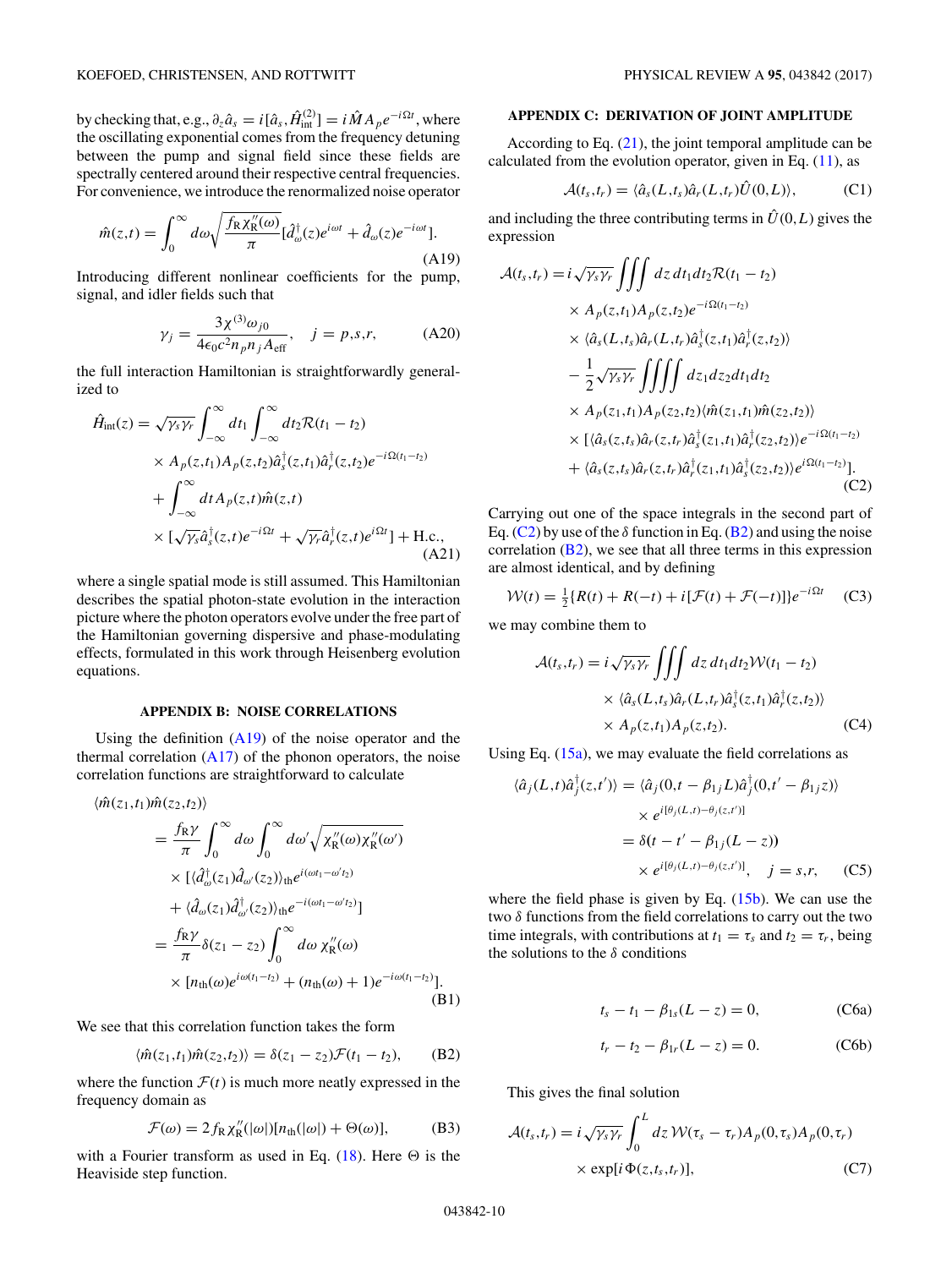<span id="page-11-0"></span>where the pump phases are included in the overall phase factor given by

$$
\Phi(z, t_s, t_r) = \theta_p(z, \tau_r) + \theta_p(z, \tau_s) + \theta_s(L, t_s) - \theta_s(z, \tau_s) \n+ \theta_r(L, t_r) - \theta_r(z, \tau_r) \n= \gamma_p z \int_0^\infty dt \ R(t) |A_p[0, \tau_r(z) - t]|^2 \n+ \gamma_p z \int_0^\infty dt \ R(t) |A_p[0, \tau_s(z) - t]|^2 \n+ \frac{2\gamma_s}{\beta_{1s}} \int_{\tau_s(z)}^{t_s} dt \int_0^\infty dt' R(t') |A_p(t - t')|^2 \n+ \frac{2\gamma_r}{\beta_{1r}} \int_{\tau_r(z)}^{t_r} dt \int_0^\infty dt' R(t') |A_p(t - t')|^2, \ (C8)
$$

which describes pump self-phase accumulated until the time of creation for both signal and idler as well as signal and idler pump cross-phase accumulated since creation to the end of the waveguide. We note that

$$
\frac{1}{2}[R(\omega) + R(-\omega)] = \left[1 - f_{\rm R} + \frac{f_{\rm R}}{2} \{\chi_{\rm R}(\omega) + \chi_{\rm R}(-\omega)\}\right]
$$

$$
= 1 - f_{\rm R} + f_{\rm R} \chi_{\rm R}'(\omega), \tag{C9}
$$

and similarly for  $\mathcal{F}(\omega)$ ,

$$
\frac{1}{2}[\mathcal{F}(\omega) + \mathcal{F}(-\omega)] = f_{\mathsf{R}} \chi''_{\mathsf{R}}(|\omega|)[2n_{\mathsf{th}}(|\omega|)
$$

$$
+ \Theta(\omega) + \Theta(-\omega)]
$$
(C10)

$$
= f_{\rm R} \chi''_{\rm R}(|\omega|)[2n_{\rm th}(|\omega|) + 1], \tag{C11}
$$

and conclude that the function  $W(t)$  has the Fourier transform

$$
\mathcal{W}(\omega) = 1 - f_{\mathcal{R}} + f_{\mathcal{R}} \chi_{\mathcal{R}}'(\Omega - \omega)
$$
  
+  $i f_{\mathcal{R}}[2n_{\text{th}}(|\Omega - \omega|) + 1] \chi_{\mathcal{R}}''(|\Omega - \omega|). \quad (C12)$ 

It is thus not simply  $1 - f_R + f_R \chi_R$  as one might naively expect. Since spontaneous Raman scattering is involved through active interaction with the phonon modes, the amplitude becomes temperature dependent since the phonon bath is assumed in thermal equilibrium.

### **APPENDIX D: RATE OF SINGLE RAMAN PHOTONS**

Since Raman scattering events are not coherent, the probability of such events cannot be computed like for the joint

- [1] N. Gisin and R. Thew, [Nat. Photon.](https://doi.org/10.1038/nphoton.2007.22) **[1](https://doi.org/10.1038/nphoton.2007.22)**, [165](https://doi.org/10.1038/nphoton.2007.22) [\(2007\)](https://doi.org/10.1038/nphoton.2007.22).
- [2] S. Tanzilli, W. Tittel, M. Halder, O. Alibart, P. Baldi, N. Gisin, and H. Zbinden, [Nature \(London\)](https://doi.org/10.1038/nature04009) **[437](https://doi.org/10.1038/nature04009)**, [116](https://doi.org/10.1038/nature04009) [\(2005\)](https://doi.org/10.1038/nature04009).
- [3] H. J. Kimble, [Nature \(London\)](https://doi.org/10.1038/nature07127) **[453](https://doi.org/10.1038/nature07127)**, [1023](https://doi.org/10.1038/nature07127) [\(2008\)](https://doi.org/10.1038/nature07127).
- [4] A. K. Ekert, [Phys. Rev. Lett.](https://doi.org/10.1103/PhysRevLett.67.661) **[67](https://doi.org/10.1103/PhysRevLett.67.661)**, [661](https://doi.org/10.1103/PhysRevLett.67.661) [\(1991\)](https://doi.org/10.1103/PhysRevLett.67.661).
- [5] [N. Gisin, G. Ribordy, W. Tittel, and H. Zbinden,](https://doi.org/10.1103/RevModPhys.74.145) Rev. Mod. Phys. **[74](https://doi.org/10.1103/RevModPhys.74.145)**, [145](https://doi.org/10.1103/RevModPhys.74.145) [\(2002\)](https://doi.org/10.1103/RevModPhys.74.145).
- [6] E. Knill, R. Laflamme, and G. J. Milburn, [Nature \(London\)](https://doi.org/10.1038/35051009) **[409](https://doi.org/10.1038/35051009)**, [46](https://doi.org/10.1038/35051009) [\(2001\)](https://doi.org/10.1038/35051009).

amplitude by projecting the state onto a temporal state basis. Instead we must consider the relevant term in  $\langle \psi | \psi \rangle = \langle \hat{U}^{\dagger} \hat{U} \rangle$ with the evolution operator in Eq.  $(11)$ . For a single Raman scattering event this is

$$
R = \gamma_s f_R \iiint dz_1 dz_2 dt_1 dt_2 A_p^*(z_1, t_1) A_p(z_2, t_2)
$$
  
 
$$
\times \langle \hat{m}(z_1, t_1) \hat{m}(z_2, t_2) \rangle \langle \hat{a}_s(z_1, t_1) \hat{a}_s^\dagger(z_2, t_2) \rangle.
$$

Using Eq.  $(B2)$  for the noise correlation and the field correlation  $(C5)$  gives

$$
R = \gamma_s f_{\mathcal{R}} \iiint dz_1 dz_2 dt_1 dt_2 A_p^*(z_1, t_1) A_p(z_2, t_2)
$$
  
\n
$$
\times \delta(z_1 - z_2) \mathcal{F}(t_1 - t_2) \langle \hat{a}_s(z_1, t_1) \hat{a}_s^{\dagger}(z_2, t_2) \rangle
$$
  
\n
$$
= \gamma_s f_{\mathcal{R}} \iiint dz_1 dt_1 dt_2 A_p^*(z_1, t_1) A_p(z_1, t_2)
$$
  
\n
$$
\times \mathcal{F}(t_1 - t_2) \delta(t_1 - t_2)
$$
  
\n
$$
= \gamma_s f_{\mathcal{R}} \mathcal{F}(0) \iiint dz_1 dt_1 |A_p(z_1, t_1)|^2.
$$

The value of  $\mathcal{F}(0)$  is the integral of its Fourier transform in Eq. [\(B3\)](#page-10-0) and recognizing the last integral as the total energy in a single pulse  $E_p$  [note that  $|A_p(z,t)|$  is independent of *z*] gives

$$
R = \frac{1}{\pi} \gamma_s f_R E_p L \int d\omega \, \chi''_R(|\omega|) [n_{\text{th}}(|\omega|) + \Theta(-\omega)]. \quad (D1)
$$

For narrow spectral filtering, compared to the Raman spectrum, the probability of generating a Raman photon at frequency *ω* is then

$$
R_{\rm R}(\omega) = \frac{1}{\pi} \gamma_s f_{\rm R} E_p \Delta \omega L \chi''_{\rm R}(|\omega|) [n_{\rm th}(|\omega|) + \Theta(-\omega)], \quad (D2)
$$

which is a well-known result [\[53\]](#page-12-0). As is always the case for SRS, the probability of generating a photon on the Stokes side  $(\omega < 0)$  is larger than the probability of generating an anti-Stokes photon ( $\omega > 0$ ). For complete consistency we ought to also include second-order spontaneous Raman scattering events in the noise flux as we did when calculating the joint amplitude. There are fundamentally two types of contributions: two-photon scattering coherent contributions, similar to the one that contributes to SFWM, where the photons are created at a single waveguide position and events where two Raman photons are independently created at different waveguide positions. Both of these types of terms appear with two photons in either channel or one in each. However, for simplicity, we only include the dominant term in this analysis.

- [7] T. D. Ladd, F. Jelezko, R. Laflamme, Y. Nakamura, C. Monroe, and J. L. O'Brien, [Nature \(London\)](https://doi.org/10.1038/nature08812) **[464](https://doi.org/10.1038/nature08812)**, [45](https://doi.org/10.1038/nature08812) [\(2010\)](https://doi.org/10.1038/nature08812).
- [8] S. Tanzilli, H. D. Riedmatten, W. Tittel, H. Zbinden, P. Baldi, M. D. Micheli, D. B. Ostrowsky, and N. Gisin, [Electron. Lett.](https://doi.org/10.1049/el:20010009) **[37](https://doi.org/10.1049/el:20010009)**, [26](https://doi.org/10.1049/el:20010009) [\(2001\)](https://doi.org/10.1049/el:20010009).
- [9] K. Banaszek, A. B. U'Ren, and I. A. Walmsley, [Opt. Lett.](https://doi.org/10.1364/OL.26.001367) **[26](https://doi.org/10.1364/OL.26.001367)**, [1367](https://doi.org/10.1364/OL.26.001367) [\(2001\)](https://doi.org/10.1364/OL.26.001367).
- [10] A. B. U'Ren, C. Silberhorn, K. Banaszek, and I. A. Walmsley, [Phys. Rev. Lett.](https://doi.org/10.1103/PhysRevLett.93.093601) **[93](https://doi.org/10.1103/PhysRevLett.93.093601)**, [093601](https://doi.org/10.1103/PhysRevLett.93.093601) [\(2004\)](https://doi.org/10.1103/PhysRevLett.93.093601).